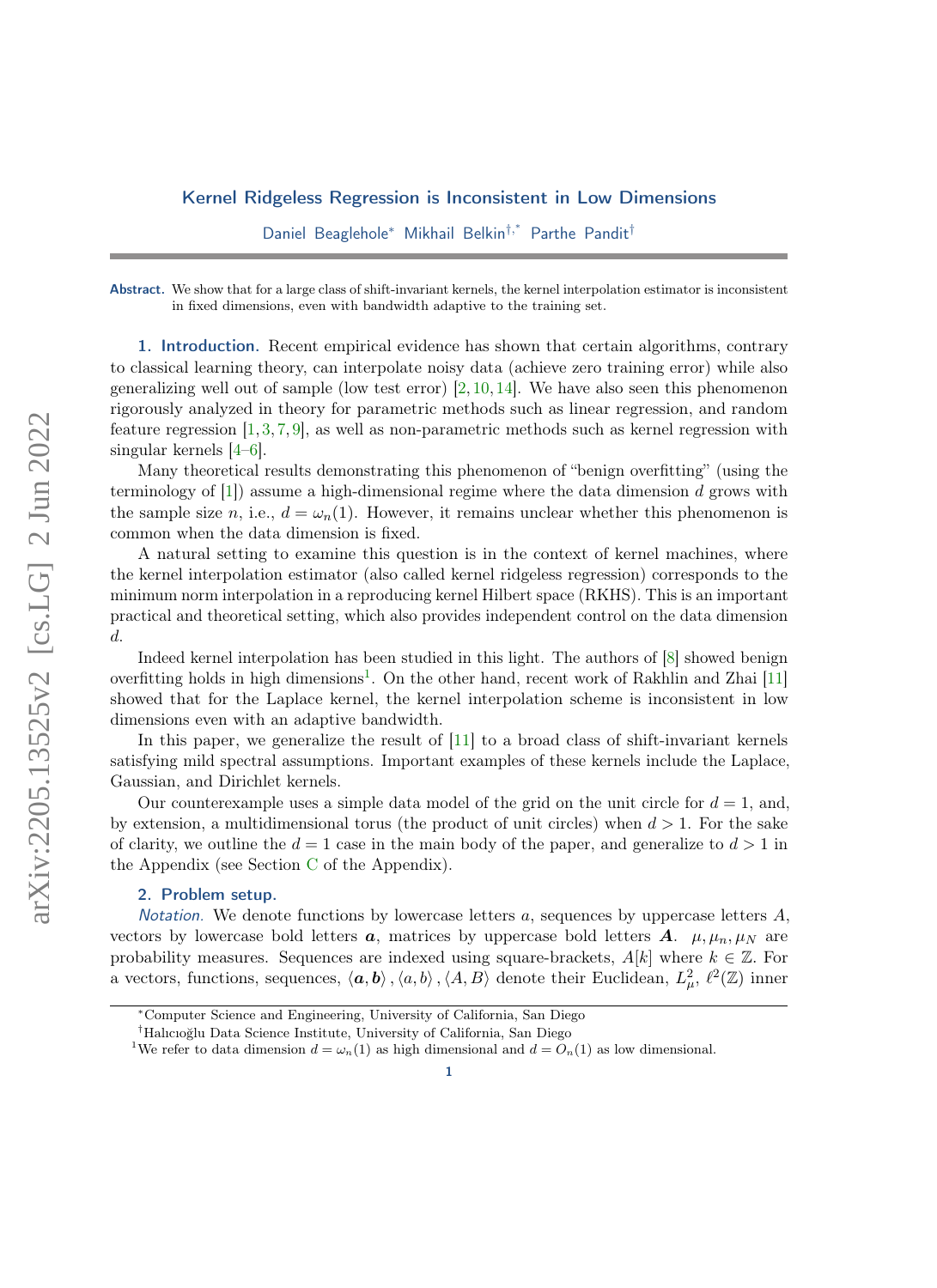products respectively, while  $\|\boldsymbol{a}\|$ ,  $\|\boldsymbol{a}\|$ ,  $\|\boldsymbol{A}\|$  the denote corresponding induced norms, whereas  $||a||_1$ ,  $||a||_1$ ,  $||A||_1$  denote their respective 1-norms. Like the  $L^1$  norm, other norms or inner products will be pointed out explicitly. For a nonnegative integer  $N$ , we denote the set products will be pointed out explicitly. For a homegative integer *N*, we denote the set  $\{0, 1, ..., N-1\}$  by [*N*]. We use *j* to denote  $\sqrt{-1}$ , and an overline,  $\bar{a}$ , to denote complex conjugation. For asymptotic notation  $O_Q(\cdot), \Omega_Q(\cdot), o_Q(\cdot), \omega_Q(\cdot)$ , have their usual meaning with  $Q \rightarrow \infty$ . In the absence of a subscript, the limit is with respect to sample size n.

We use  $N \in \mathbb{N}$  as a resolution hyperparameter. For a sequence  $G \in \ell^1(\mathbb{Z})$ , and a fixed N, we define an N-hop subsequence  $G_{\ell} \in \ell^1(\mathbb{Z})$  to be the sequence

<span id="page-1-1"></span>
$$
(2.1) \tG_{\ell} = \left\{ G[mN + \ell] \right\}_{m \in \mathbb{Z}} \quad \text{defined for } \ell \in \{0, 1, \ldots, N - 1\}.
$$

Nonparametric regression. We consider a supervised learning problem where we have  $n$ labeled samples  $(x_i, y_i) \in \mathcal{X} \times \mathcal{Y} \subseteq \mathbb{R}^d \times \mathbb{R}$ , with labels generated as,

$$
y_i = f^*(x_i) + \xi_i, \qquad \{x_i\}_{i=1}^n \sim \mu_n, \qquad \xi_i \stackrel{\text{i.i.d.}}{\sim} \mathbb{P}_{\xi},
$$

for some unknown target function  $f^*$ . Here, we assume  $\mu_n$  is a distribution on X that weakly converges to  $\mu$  as  $n \to \infty$ . The noise distribution  $\mathbb{P}_{\xi}$  is centered with a finite variance  $\sigma^2 > 0$ .

The estimation task is to propose an estimator  $\widehat{f}_n = \widehat{f}_n(\mu_n, y) : \mathcal{X} \to \mathbb{R}$ , where  $y = (y_i) \in \mathbb{R}^n$ is the vector of all labels. An estimator's performance (or generalization error) is measured in terms of its mean squared error,

$$
\text{MSE}\left(\widehat{f}_n, f^*\right) := \left\|\widehat{f}_n - f^*\right\|_{L^2_\mu}^2 = \int_{\mathcal{X}} \left(\widehat{f}_n(x) - f^*(x)\right)^2 \, \mathrm{d}\mu(x).
$$

Consistency for a function. We say that an estimator  $\widehat{f}_n$  is consistent for a target function  $f^*$  if,

$$
\lim_{n \to \infty} \mathsf{MSE}\left(\widehat{f}_n, f^*\right) \to 0, \quad \text{in probability}
$$

and inconsistent for that function otherwise. Note that we add the qualifier, in probability, because in general  $\widehat{f}_n$  is a random variable due to the randomness in  $\boldsymbol{\xi} = (\xi_i)$ , and consequently so is  ${\sf MSE}\left(\widehat{f}_n, f^*\right)$ . While consistency usually is defined for a statement of the form  $\widehat{f}_n \stackrel{p}{\to} f^*,$ the continuous mapping theorem [\[13,](#page-10-10) Thm. 2.3] tells us that these two statements are equivalent due to the continuity of the square function. Importantly, a sufficient condition for  $\widehat{f}_n$  to be inconsistent for  $f^*$  is that,

$$
\lim_{n\to\infty}\mathbb{E}_{\xi}\,\mathsf{MSE}\left(\widehat{f}_n,f^*\right)>0.
$$

Our proof strategy is to establish such a condition.

Kernel interpolation. For an RKHS  $H$ , the kernel interpolation estimator is given by,

<span id="page-1-0"></span>(2.2) 
$$
\widehat{f}_n = \underset{f \in \mathcal{H}}{\text{argmin}} \|f\|_{\mathcal{H}} \quad \text{subject to} \quad f(x_i) = y_i \quad \text{for } i = \{1, 2, \dots, n\}.
$$

Every RKHS is in one-to-one correspondence with a positive definite kernel function  $K$ :  $\mathcal{X} \times \mathcal{X} \to \mathbb{R}$ . Define the kernel matrix  $\mathbf{K} = (k(x_i, x_j))$  of pairwise evaluations of the kernel on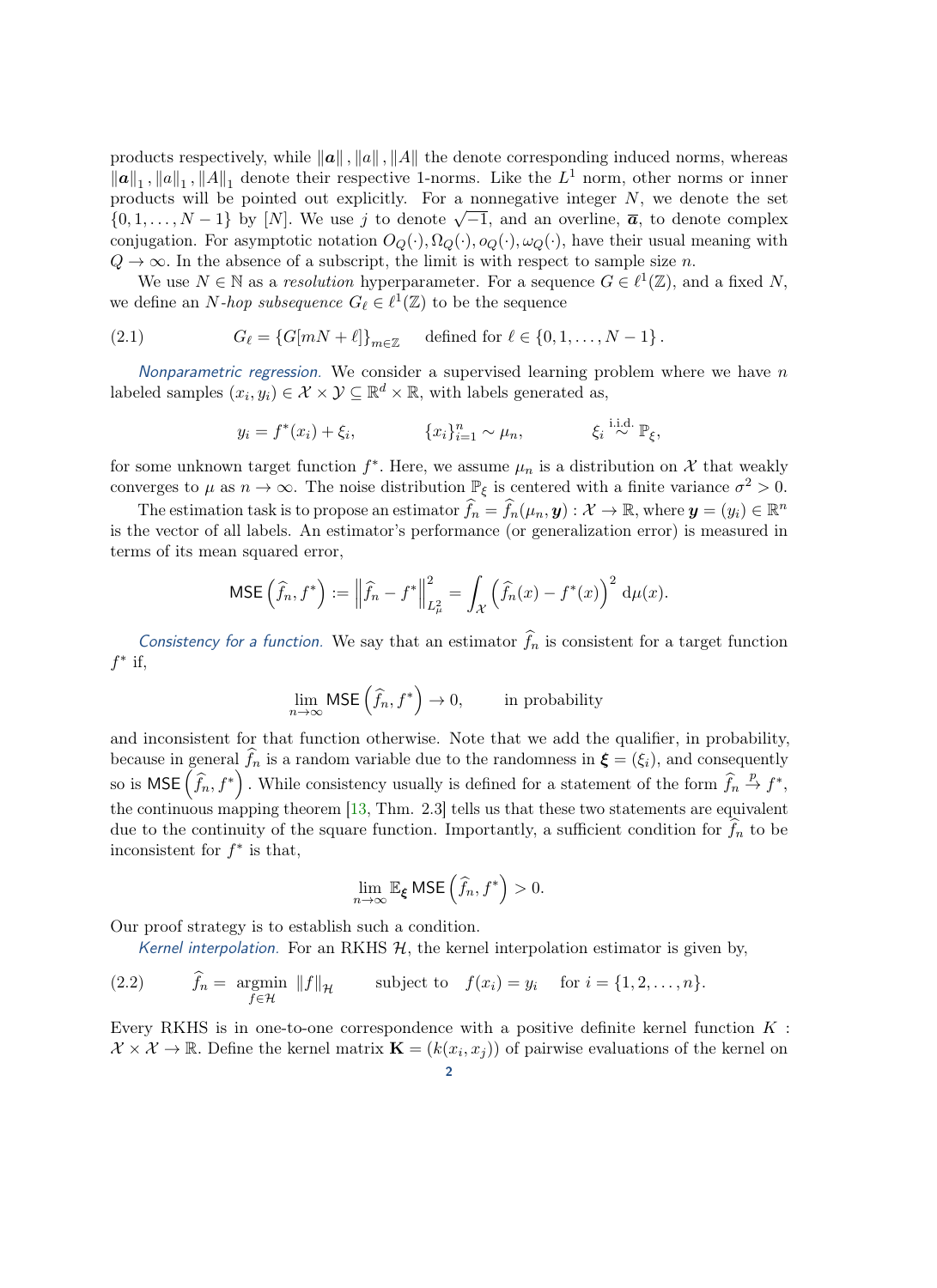the training data. Due to the representer theorem  $[12]$ , the solution to  $(2.2)$  lies in the span of *n* basis functions  $K(x_i, x)$  and can be written as

(Kernel interpolation)  $\hat{f}_n(x) = \sum_{i=1}^n \hat{\alpha}_i K(x_i, x), \quad \hat{\alpha} = (\hat{\alpha}_i) \in \mathbb{R}^n \quad \hat{\alpha} := \mathbf{K}^{-1} \mathbf{y},$ 

where  $y \in \mathbb{R}^n$  is the vector of all labels. Here **K** is invertible because the kernel is positive definite, otherwise interpolation is not always possible. The (Riesz) representer of a given kernel K at a datum  $x_*$  is an element of H, denoted by  $K(x_*, \cdot): \mathcal{X} \to \mathbb{R}$ . It is the evaluation functional of  $x_* \in \mathcal{X}$ , i.e.,  $\langle f, K(x_*, \cdot) \rangle_{\mathcal{H}} = f(x_*)$  for all  $f \in \mathcal{H}$ . The basis functions above are thus the representers of the training data  $\{x_1, x_2, \ldots x_n\}$ .

We define the *restriction operator*, and its adjoint, the *extension operator*, defined below,

$$
R_n: \mathcal{H} \to \mathbb{R}^n
$$
  
\n
$$
R_n f := (f(x_i)) \in \mathbb{R}^n, \quad \forall f \in \mathcal{H}
$$
  
\n
$$
R_n^* : \mathbb{R}^n \to \mathcal{H}
$$
  
\n
$$
R_n^* \alpha := \sum_{i=1}^n \alpha_i K(x_i, \cdot) \in \mathcal{H}, \quad \forall \alpha = (\alpha_i) \in \mathbb{R}^n
$$

that evaluates the function on the data. Here, since  $L^2_{\mu_n} \cong \mathbb{R}^n$  are isometric, we are abusing notation in favour of simpler expressions. This gives us the following equations

$$
y = R_n f^* + \xi
$$
, and  $\hat{f}_n = R_n^* \mathbf{K}^{-1} y$ .

For an RKHS we have two data dependent operators, the *integral operator* and the *empirical* operator, respectively given by,

(2.3) 
$$
\mathcal{T}_K f(x) = \int_{\mathcal{X}} K(x, x') f(x') \, \mathrm{d}\mu(x'),
$$

<span id="page-2-0"></span>(2.4) 
$$
\mathcal{T}_K^n f(x) = \int_{\mathcal{X}} K(x, x') f(x') d\mu_n(x').
$$

Eigenfunctions of  $\mathcal{T}_K$  that form a countable orthonormal basis of  $L^2_\mu$  can be used to provide an alternate representation for the  $H$ -norm via the identity,

$$
\langle f, g \rangle_{\mathcal{H}} = \sum_{k \in \mathbb{Z}} \frac{\langle f, \varphi_k \rangle \langle g, \varphi_k \rangle}{\sigma_k} \qquad ||f||_{\mathcal{H}}^2 = \sum_{k \in \mathbb{Z}} \frac{\langle f, \varphi_k \rangle^2}{\sigma_k}
$$

where  $(\sigma_k, \varphi_k)$  is an eigen-pair, i.e.,  $\mathcal{T}_K \varphi_k = \sigma_k \cdot \varphi_k$ , with  $\sigma_k \in \mathbb{R}_+$  and  $\varphi_k \in L^2_{\mu}$ .

Fourier analysis:. We recall some useful quantities from Fourier analysis to be used later.

Definition 2.1 (Fourier basis). Let  $\phi_k(x) = e^{jkx}$  for  $k \in \mathbb{Z}$ , which satisfy

$$
\langle \phi_k, \phi_\ell \rangle = \frac{1}{2\pi} \int_{-\pi}^{\pi} e^{j(k-\ell)t} dt = \mathbf{1}_{\{k=\ell\}}
$$

An important tool in our analysis is the Fourier series representation of functions  $\mathcal{X} \mapsto \mathbb{R}$ . In general, any functions  $\mathbb{R} \to \mathbb{R}$  periodic with period  $2\pi$ , adhere to such a representation.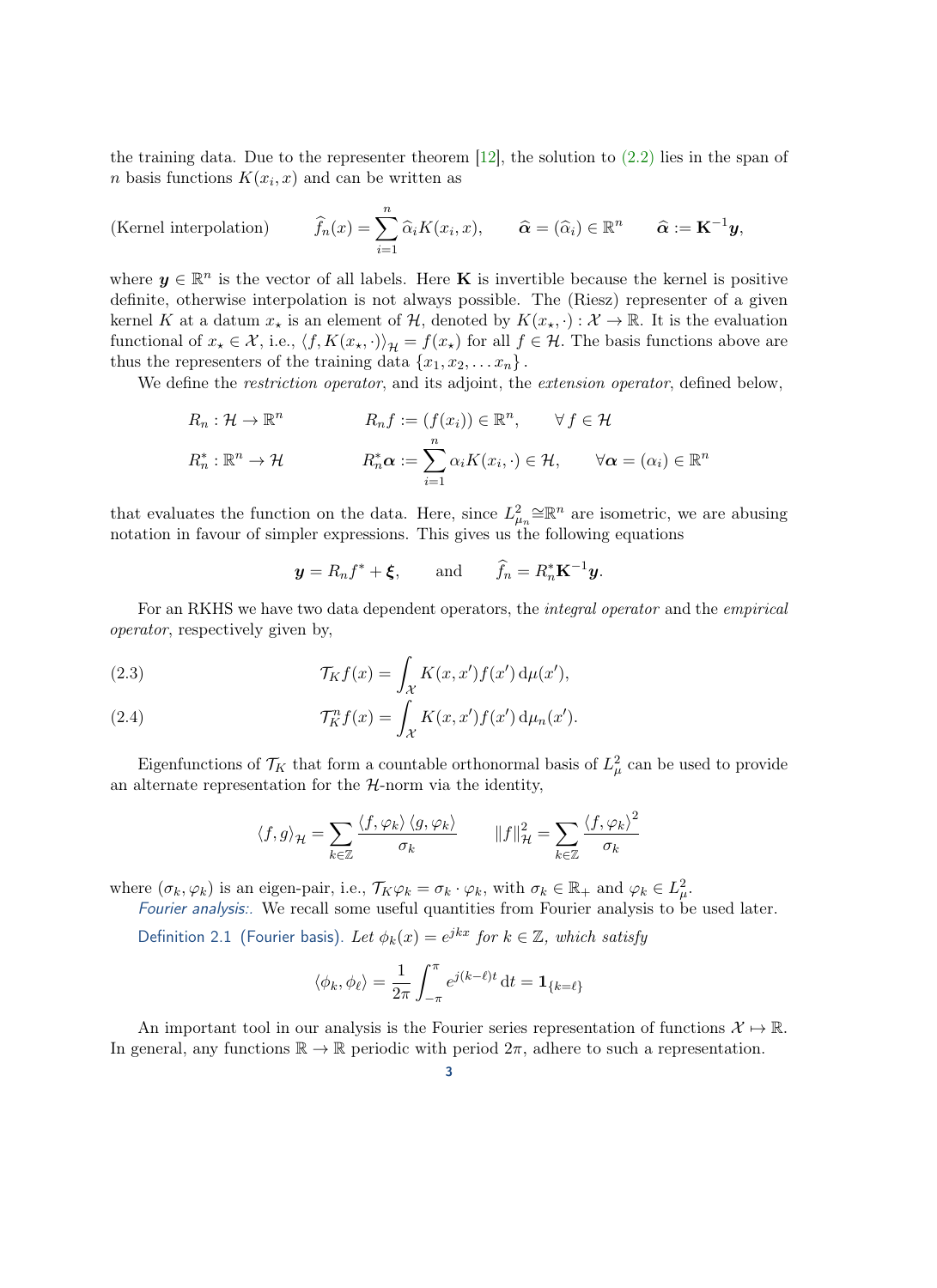Definition 2.2 (Fourier Series). For  $f \in L^1_{[-\pi,\pi)}$ , let F be the Fourier series indexed by  $k \in \mathbb{Z}$ ,

$$
f(t) = \sum_{k \in \mathbb{Z}} F[k] \phi_k(t) = \sum_{k \in \mathbb{Z}} F[k] e^{jkt}, \qquad \forall t \in [-\pi, \pi)
$$

$$
F[k] = \langle f, \phi_k \rangle = \frac{1}{2\pi} \int_{-\pi}^{\pi} f(t) e^{-jkt} dt, \qquad \forall k \in \mathbb{Z}
$$

Definition 2.3 (DFT Matrix). The normalized discrete Fourier transform (DFT) matrix is

$$
\boldsymbol{U} = \begin{bmatrix} \boldsymbol{u}_0 & \cdots & \boldsymbol{u}_{N-1} \end{bmatrix}, \qquad \boldsymbol{u}_{\ell} = \frac{1}{\sqrt{N}} \begin{bmatrix} 1 & e^{-j\frac{2\pi}{N}\ell} & \cdots & e^{-j\frac{2\pi}{N}(N-1)\ell} \end{bmatrix}^\top, \quad \ell \in [N].
$$

Notice that  $UU^H = U^H U = I$ , where we use <sup>H</sup> to denote the conjugate transpose (hermitian) of a matrix.

<span id="page-3-0"></span>Proposition 2.4 (Parseval). For a continuous  $f : [-\pi, \pi) \to \mathbb{R}$  with Fourier series F,

$$
\frac{1}{2\pi} \int_{-\pi}^{\pi} |f(t)|^2 dt = \sum_{k \in \mathbb{Z}} |F[k]|^2.
$$

<span id="page-3-1"></span>3. Model. We now describe a setting and demonstrate that kernel interpolation is inconsistent.

Data distribution: Grid on the unit circle. We describe the case of  $d = 1$  and focus on  $\mathcal{X} = [-\pi, \pi)$ , viewed as the unit circle. An extension to  $d > 1$  is deferred to [Appendix C](#page-15-0) where we consider  $[-\pi, \pi)^d$ . We consider the continuous distribution  $\mu := \text{Uniform}([-\pi, \pi))$ and discrete distributions indexed by a *resolution* hyperparameter  $N \in \mathbb{N}$ , given by

$$
\mu_N(x) := \frac{1}{N} \sum_{i=0}^{N-1} \delta(x - x_i) \qquad x_i := \frac{2\pi}{N} i - \pi, \qquad x \in [-\pi, \pi)
$$

 $i = 0, \ldots N-1$ , i.e., the uniformly spaced grid on the unit circle  $[-\pi, \pi)$ , where  $\delta(\cdot)$  is the Dirac delta function, for which

$$
\int_{\mathbb{R}} f(x)\delta(x-y) dx = f(y), \quad \forall y \in \mathbb{R}
$$

We call N the resolution parameter of the grid on  $[-\pi, \pi)$ , and assume N is even for simplicity. Observe that  $\mu_N$  weakly converges to  $\mu$ . For  $d = 1$ , the total number of samples n equals the resolution N.

For  $d > 1$ , we consider  $\mathcal{X} = [-\pi, \pi)^d$ , the product of d unit circles, and the respective grids, along each dimension. Thus  $N$  is the number of samples per dimension, whereby the total number of samples  $n = N<sup>d</sup>$ .

Shift-invariant kernels. We consider (periodic) kernels parameterized by a positive bandwidth parameter<sup>[2](#page-0-0)</sup>  $M$ ,

$$
K(x, x') = g\left(M(x - x' \bmod [-\pi, \pi))\right), \qquad x, x' \in \mathcal{X}
$$

<sup>&</sup>lt;sup>2</sup>In machine learning, the bandwidth is often denoted by  $1/M$ .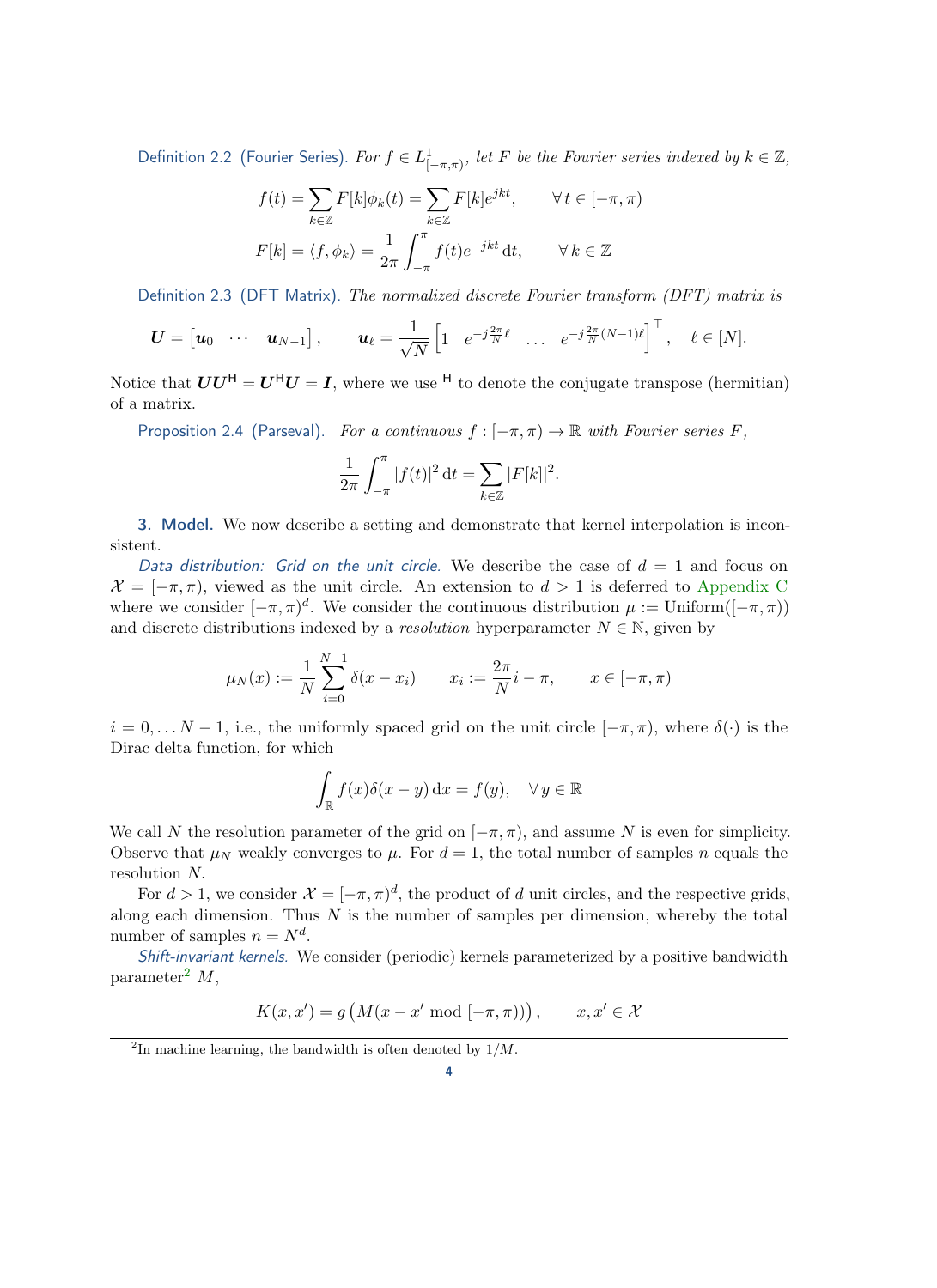for some even function  $g : \mathbb{R} \to \mathbb{R}$ . where we denote,

<span id="page-4-3"></span>(3.1) 
$$
\theta \mod [-\pi, \pi) = ((\theta + \pi) \mod 2\pi) - \pi \in [-\pi, \pi)
$$

We denote the RKHS corresponding to K by  $\mathcal{H}$ . For ease of notation, when  $M = 1$ , we write the kernel  $K_0$ . We refer to this as the base kernel and the base space  $\mathcal{H}_0$ .

Define  $G_0, G : \mathbb{Z} \to \mathbb{C}$  as the following Fourier series, i.e.

<span id="page-4-0"></span>(3.2a) 
$$
g(M(\theta \mod [-\pi, \pi))) = \sum_{k \in \mathbb{Z}} G[k] \exp(jk\theta) \qquad G[k] = \frac{1}{2\pi} \int_{-\pi}^{\pi} g(M\theta) \exp(-jk\theta) d\theta
$$

(3.2b) 
$$
g(\theta \mod [-\pi,\pi)) = \sum_{k \in \mathbb{Z}} G_0[k] \exp(jk\theta) \quad G_0[k] = \frac{1}{2\pi} \int_{-\pi}^{\pi} g(\theta) \exp(-jk\theta) d\theta
$$

While usually the bandwidth scales the input, we note our analysis also holds for different mechanisms, e.g., the Dirichlet kernel (see [Appendix C.2\)](#page-18-0). For positive definite kernels, g is an even function whereby we have,

$$
G[k] = G[-k] \ge 0 \quad \forall k \in \mathbb{Z}
$$

Hence the above complex exponentials in equation  $(3.2a)$  can be written as cosine series, although we use complex exponentials for ease of exposition.

<span id="page-4-1"></span>Proposition 3.1.  $u_\ell$  and  $\overline{u_\ell}$  are eigenvectors of  $\mathbf{K} = (K(x_i, x_j)) \in \mathbb{R}^{N \times N}$ , with eigenvalue  $\lambda_{\ell} = N \|G_{\ell}\|_{1}$ , i.e.,  $\mathbf{Ku}_{\ell} = \lambda_{\ell} \mathbf{u}_{\ell}$  and  $\mathbf{Ku}_{\ell} = \lambda_{\ell} \overline{\mathbf{u}_{\ell}}$ . Furthermore,

$$
\mathbf{K} = \sum_{\ell=0}^{N-1} \lambda_{\ell} \mathbf{u}_{\ell} \mathbf{u}_{\ell}^{\mathsf{H}}, \qquad \mathbf{K}^{-1} = \sum_{\ell=0}^{N-1} \frac{1}{\lambda_{\ell}} \mathbf{u}_{\ell} \mathbf{u}_{\ell}^{\mathsf{H}}, \qquad \mathbf{K}^{-2} = \sum_{\ell=0}^{N-1} \frac{1}{\lambda_{\ell}^{2}} \mathbf{u}_{\ell} \mathbf{u}_{\ell}^{\mathsf{H}}.
$$

<span id="page-4-2"></span>Proposition 3.2. For any  $M > 0$ , the Fourier basis are eigenfunctions of the kernel integral operator  $\mathcal{T}_K$  with eigenvalues G, i.e., we have,

$$
\mathcal{T}_K \phi_k = G[k] \cdot \phi_k
$$

The proofs to these propositions are provided in [Appendix B.](#page-14-0)

For  $\mu_N$ , we define the *restriction operator*  $R_N$ , and its adjoint, the *extension operator*,

$$
R_N: \mathcal{H} \to \mathbb{R}^N \qquad R_N f = \left( f \left( \frac{2\pi}{N} (i - 1) - \pi \right) \right)_i \in \mathbb{R}^N
$$

$$
R_N^* : \mathbb{R}^N \to \mathcal{H} \qquad R_N^* \alpha := \sum_{i=0}^{N-1} \alpha_i K(x_i, \cdot) \in \mathcal{H}
$$

Here we are using the fact that  $L^2_{\mu_N} \cong \mathbb{R}^N$ . We also use the notation

$$
\langle \alpha, K(X_N, \cdot) \rangle_N := \sum_{i=0}^{N-1} \alpha_i K(x_i, \cdot)
$$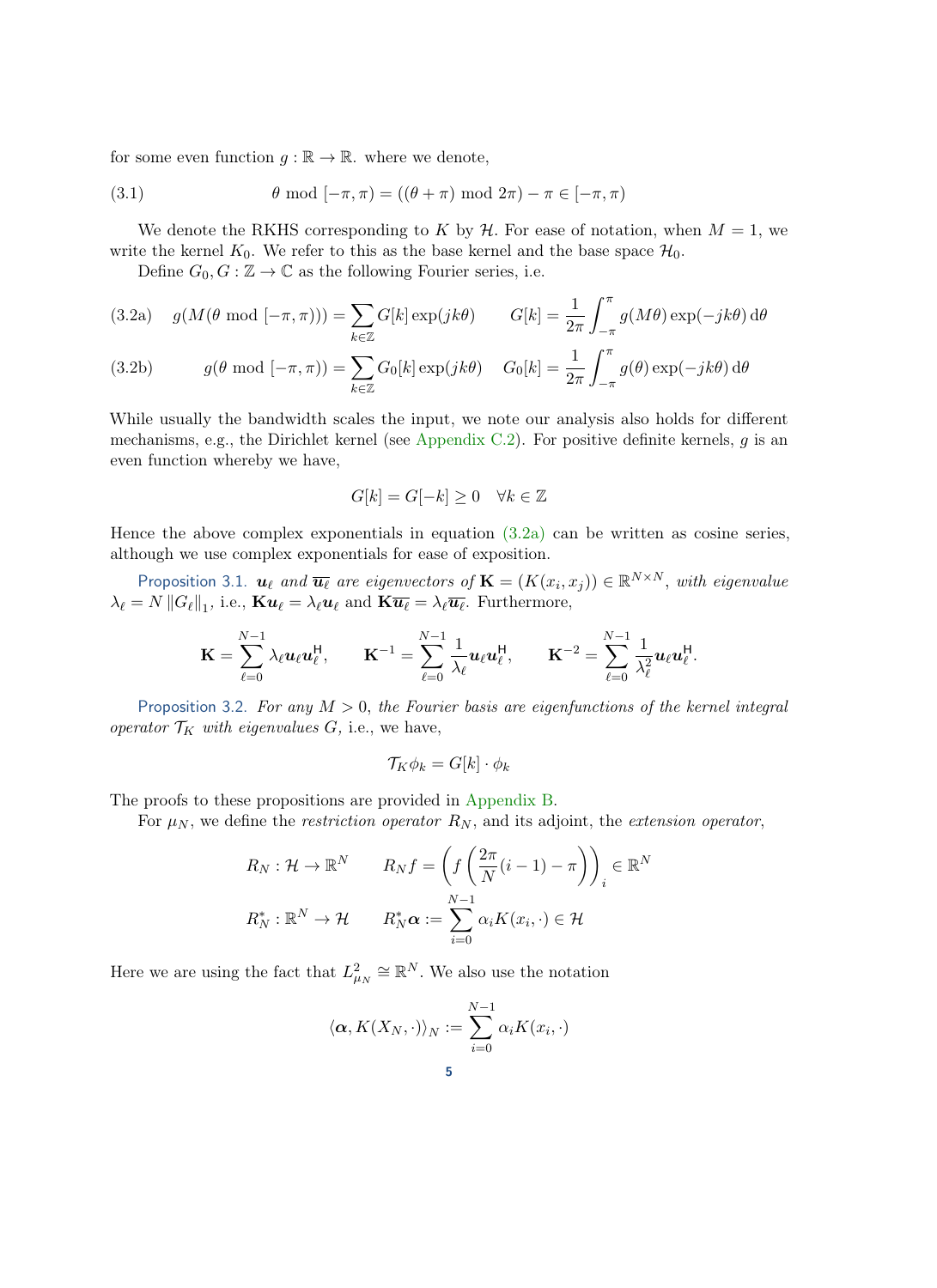to keep expressions simple. With this notation, the labels and the kernel interpolator can be written as

<span id="page-5-0"></span>(3.3) 
$$
\widehat{f}_N = R_N^* \mathbf{K}^{-1} \mathbf{y} = \left\langle \mathbf{K}^{-1} \mathbf{y}, K(X_N, \cdot) \right\rangle_N
$$

Definition 3.3 (Span of Riesz Representers). *Functions in the range of*  $R^*_N$ *, and of*  $\mathcal{T}^N_K$ *, are* in the span of the representers  $\{K(x_i, \cdot)\}_{i=1}^N$ .

Target function. We assume the target function lies in the base RKHS  $H_0$ , i.e., H with  $M = 1$ , and has a norm  $||f^*||_{\mathcal{H}_0} = O_{M,N}(1)$ . As the target function is defined on the unit circle, it admits a Fourier series,

(3.4) 
$$
f^* = \sum_{k \in \mathbb{Z}} V[k] \phi_k.
$$

Let  $P_X$  be the  $L^2_{\mu}$ -projection operator onto the span of the representers, i.e.,

(3.5a) 
$$
P_{\mathbf{X}}f := \underset{h \in \mathcal{H}}{\operatorname{argmin}} \left\{ \|f - h\| \mid h = \sum_{i=1}^{N} \alpha_i K(x_i, \cdot) \text{ for some } (\alpha_i) \in \mathbb{R}^N \right\}
$$

(3.5b) 
$$
\boldsymbol{\alpha}^* := (\alpha_i^*) \qquad \text{such that} \qquad P_{\boldsymbol{X}} f^* = \sum_{i=1}^N \alpha_i^* K(x_i, \cdot)
$$

(3.5c) 
$$
f_{\perp}^* := f^* - P_{\mathbf{X}} f^*,
$$

where  $f_{\perp}^*$  is orthogonal to all functions in Span  $\{K(x_i, \cdot)\}\)$ . An immediate identity using the evaluation operator  $R_N$  is,

<span id="page-5-2"></span>
$$
R_N P_X f^* = \mathbf{K} \alpha^*
$$
 and  $R_N^* \alpha^* = P_X f^*$ 

We can decompose the target function as

$$
f^* = P_{\mathbf{X}} f^* + f^*_{\perp} = \sum_{i=0}^{N-1} \alpha_i^* K(x_i, \cdot) + f^*_{\perp} = \langle \alpha^*, K(X_N, \cdot) \rangle_N + f^*_{\perp}
$$

Using this, the vector of labels, and the kernel interpolation estimator can be written as,

(3.6) 
$$
y = R_N f^* + \xi = R_N P_X f^* + R_N f^*_{\perp} + \xi = K \alpha^* + R_N f^*_{\perp} + \xi
$$

<span id="page-5-3"></span>(3.7) 
$$
\widehat{f}_N = R_N^* \mathbf{K}^{-1} \mathbf{y} = P_{\mathbf{X}} f^* + \left\langle \mathbf{K}^{-1} R_N f^*_{\perp}, K(X_N, \cdot) \right\rangle_N + \left\langle \mathbf{K}^{-1} \xi, K(X_N, \cdot) \right\rangle_N,
$$

where we have used the expression from [Equation \(3.3\).](#page-5-0)

<span id="page-5-1"></span>4. Main result: Inconsistency of kernel interpolation. Our main result holds under certain assumptions on the shift-invariant kernels. Below, we assume  $M', i, i^*$  are all nonnegative integers. Recall that  $G$  is the Fourier series of the kernel function, see [Equation \(3.2a\).](#page-4-0)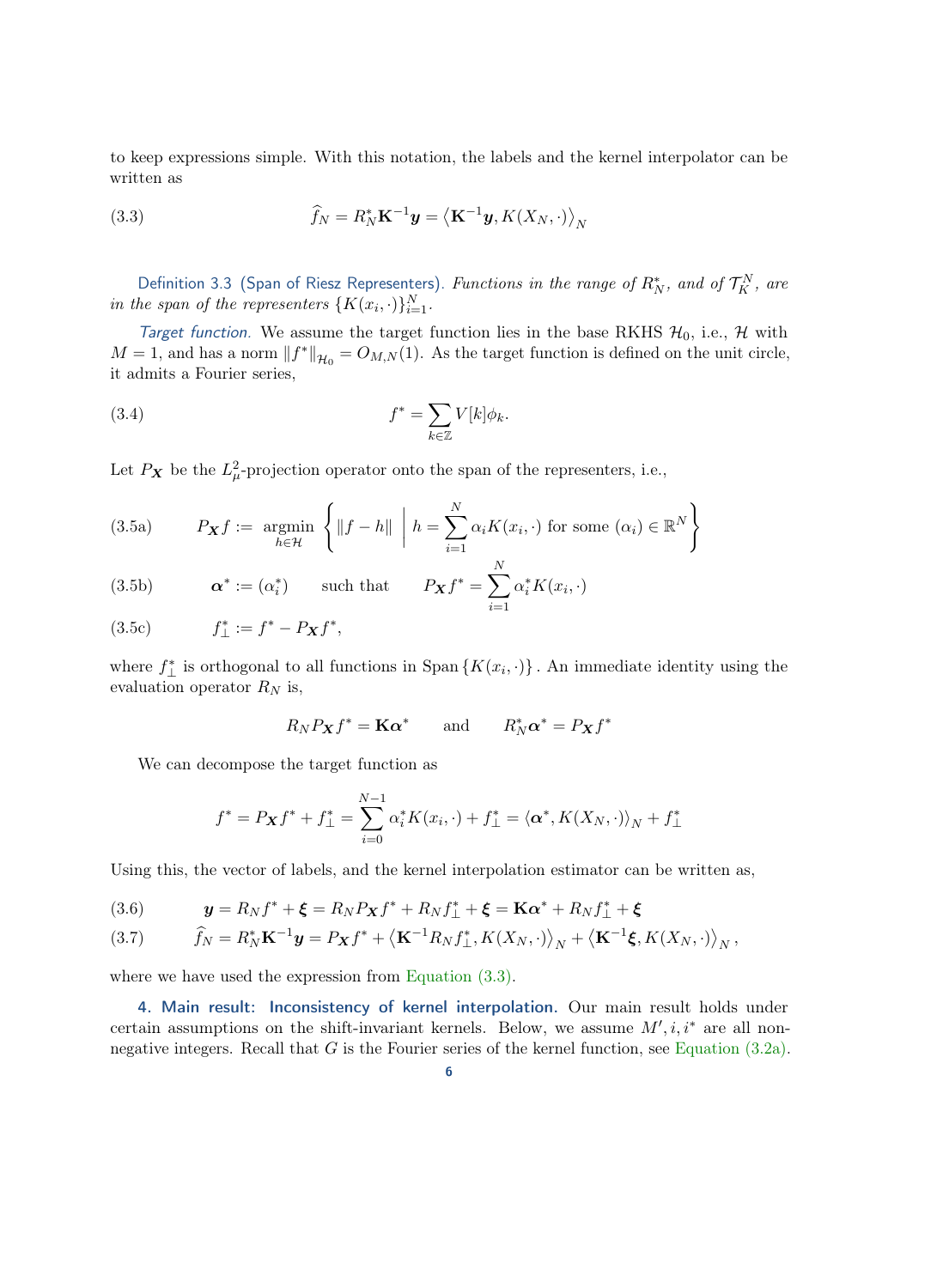Assumption 1 (Scale).  $\sum$ k∈Z  $|G[k]| < \infty$ .

<span id="page-6-1"></span>Assumption 2 (Spectral Tail). For all  $k \in \mathbb{Z}_{\geq 0}$ , there exists a constant  $C_1 > 0$  such that,

(4.1) 
$$
|G[M'k+i]| \le \frac{C_1|G[i]|}{1+k^2}
$$

holds for all  $M' \geq M$  and for all  $i \leq M'$ , except  $o_{M'}(M')$  many.

<span id="page-6-0"></span>Assumption 3 (Spectral Head). There exist constants  $C_2, C_3 \in \mathbb{R}_+$  and  $i^* \in \mathbb{Z}_{\geq 0}$  such that for  $M \ge C_2$ , we have that for all  $M' < M$ ,  $|G[i^*]| \le C_3|G[i^* + M']|$  and  $|G_0[i^*]| > 0$ .

Remark 1. Note that if the coefficients  $G[i]$  are bounded from above and below by a monotonically decreasing function with sufficiently fast decay, e.g., for some constants  $c, C > 0$ , we have  $cf(k) \leq G[k] \leq Cf(k)$ , where  $f(k) = e^{-k}$ , or  $f(k) = \frac{1}{1+k^2}$ , then these conditions are satisfied.

<span id="page-6-4"></span>The proof of the following Proposition is provided in [Appendix B.](#page-12-0)

Proposition 4.1. The Gaussian  $g(t) = \exp(-t^2)$ , Laplace  $g(t) = \exp(-|t|)$ , and Dirichlet  $g(t) = \frac{\sin((M+1/2)t)}{\sin(t/2)}$  kernels satisfy Assumptions [1-](#page-5-1)[3.](#page-6-0)

We present the main results in the following theorems. Recall that  $\mathcal{H}_0$  is the base RKHS.

<span id="page-6-2"></span>Theorem 4.2 (Inconsistency for all Bandwidths). For any shift-invariant kernel satisfying Assumptions [1-](#page-5-1)[3,](#page-6-0) there exists a function with constant  $\mathcal{H}_0$ -norm for which kernel interpolation will be inconsistent for any bandwidth, even adaptive to the data set.

<span id="page-6-3"></span>Theorem 4.3 (Inconsistency for all Functions). For any shift-invariant kernel satisfying Assumptions [1](#page-5-1)[-2,](#page-6-1) with a bandwidth  $M \leq N$ , kernel interpolation will be inconsistent for all target functions that can be expressed as convergent Fourier series. In particular, kernel interpolation with any fixed bandwidth will be inconsistent for all such functions.

To prove these results we apply Fourier analysis to compute an exact expression for the MSE of kernel interpolation. We decompose the MSE for a target function into three components - (i) an approximation error, measuring how close the target function is to the span of the representers, (ii) a noiseless estimation error, measuring the error in the absence of noise, and (iii) a noisy estimation error, measuring the average error if the target function is 0.

We then apply Parseval's Theorem, which relates these errors terms to the Fourier series of the target function, and of the kernel. Proving that the MSE is bounded away from 0 will rely on our assumptions on the tail and the head of the kernel spectrum.

5. Decomposition of mean squared error. We now derive an exact expression for the MSE as a sum of three error terms: the approximation error, the noise-free estimation error, and the noisy estimation error. This useful expression will allow us to prove the main theorems of the previous section.

<span id="page-6-5"></span>Recall the definition of  $f^*_{\perp}, \alpha^*, P_{\mathbf{X}} f^*$  from equation [\(3.5\).](#page-5-2) We have the following lemma.

Lemma 5.1 (MSE Decomposition). For any square integrable  $f^*$ , the kernel interpolation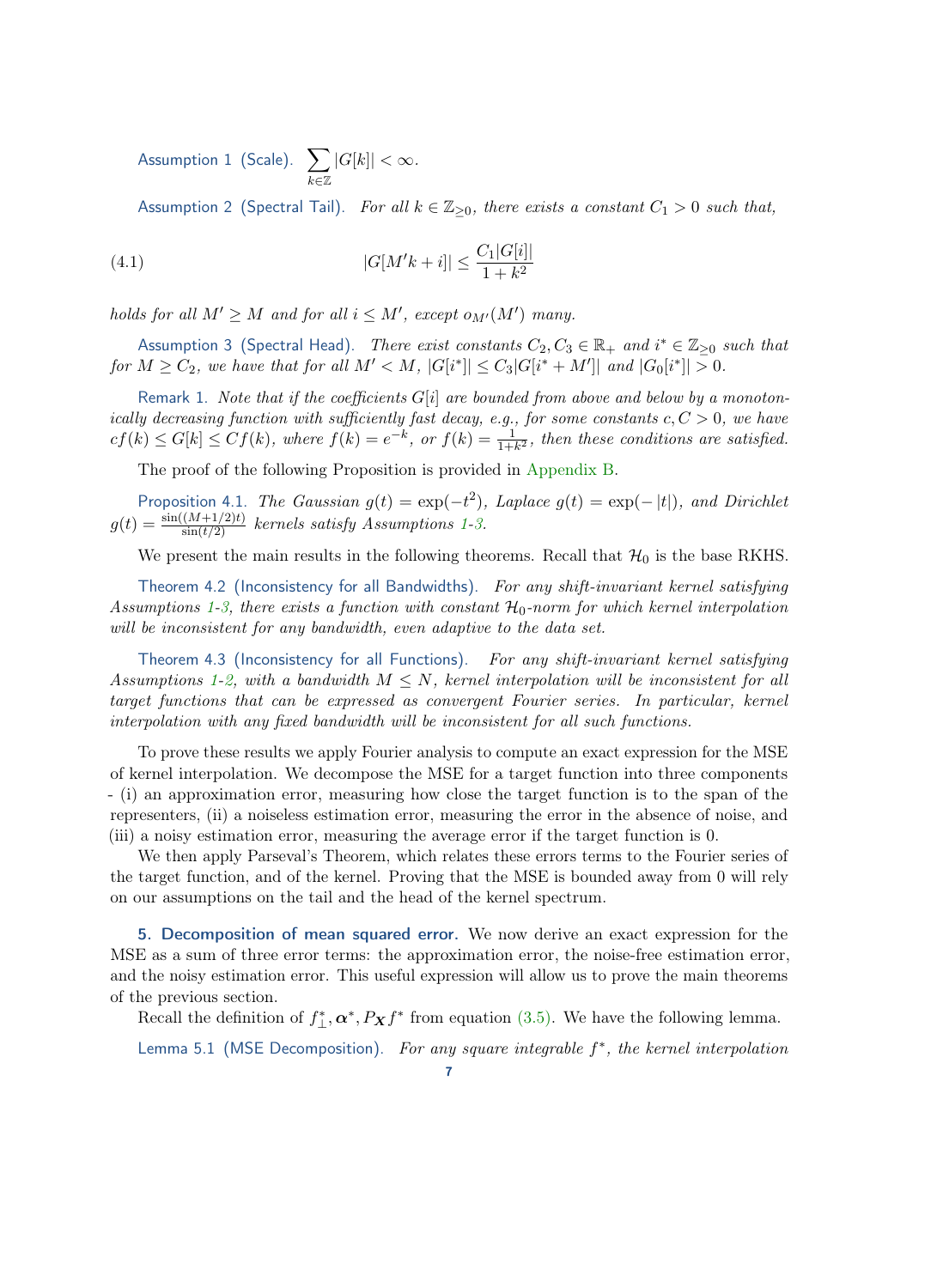estimator satisfies,

$$
\mathbb{E}_{\xi} \text{ MSE}\left(\hat{f}_N, f^*\right) = \underbrace{\left\|f^* - P_{\mathbf{X}}f^*\right\|^2}_{\text{Approximation Error}} + \underbrace{\left\|\left\langle \mathbf{K}^{-1}R_N\left\{f^* - P_{\mathbf{X}}f^*\right\}, K(X_N, \cdot)\right\rangle_N\right\|^2}_{\text{Noise-free Estimation Error}} + \underbrace{\mathbb{E}_{\xi} \left\|\left\langle \mathbf{K}^{-1}\xi, K(X_N, \cdot)\right\rangle_N\right\|^2}_{\text{Average Noisy Estimation Error}}
$$

*Proof.* Since  $P_{\mathbf{X}}f^* - \widehat{f}_N \in \text{Span} \{K(x_i, \cdot)\},\$  the Pythagorean theorem for the triangle  $\left\{f^*, P_{\boldsymbol{X}}f^*, \hat{f}_N\right\}$ , yields,

$$
\text{MSE}\left(\hat{f}_N, f^*\right) = \left\|f^* - \hat{f}_N\right\|^2 = \underbrace{\left\|f^* - P_{\mathbf{X}}f^*\right\|^2}_{\text{Approximation Error}} + \underbrace{\left\|P_{\mathbf{X}}f^* - \hat{f}_N\right\|^2}_{\text{Estimation Error}}
$$

Notice that the estimation error above is random, since  $\widehat{f}_N$  is random due to the randomness in  $\xi$ . Using equation [\(3.7\),](#page-5-3) we can further decompose the average estimation error into two error terms,

<span id="page-7-0"></span>
$$
\mathbb{E}_{\xi} \underbrace{\left\| P_{\mathbf{X}} f^* - \widehat{f}_N \right\|^2}_{\text{Estimation Error}} = \underbrace{\left\| \left\langle \mathbf{K}^{-1} R_N f^*_\perp, K(X_N, \cdot) \right\rangle_N + \left\langle \mathbf{K}^{-1} \xi, K(X_N, \cdot) \right\rangle_N \right\|^2}_{\text{Noise-free Estimation Error}} + \underbrace{\left\| \left\langle \mathbf{K}^{-1} \xi, K(X_N, \cdot) \right\rangle_N \right\|^2}_{\text{Noisy Estimation Error}}
$$

where the cross term cancels out since the noise is 0-mean. This concludes the proof.

Computing each of these terms individually, we derive the following expression for the unit circle. Recall the definition of the N-hop subsequences from equation  $(2.1)$ .

<span id="page-7-1"></span>Lemma 5.2. For a target function  $f^* = \sum_{k \in \mathbb{Z}} V[k] \phi_k$ , we have (a) Approximation error:  $\mathcal{E}^{\text{apx}} := ||f^* - P_{\mathbf{X}}f^*||^2 =$  $\sum^{N-1}$  $i=0$  $||V_i||^2 - \frac{\langle G_i, V_i \rangle^2}{||G||^2}$  $\frac{c_{i}^{(i)}, i_{i}^{(i)}}{\left\|G_{i}\right\|^{2}} =$  $\sum^{N-1}$  $i=0$  $\mathcal{E}_i^{\mathsf{apx}}$ i

<span id="page-7-2"></span>(b) Noise-free estimation error:

$$
\mathcal{E}^{\text{free}}:=\left\|\left\langle\mathbf{K}^{-1}R_Nf^*_{\perp},K(X_N,\cdot)\right\rangle_N\right\|^2=\sum_{i=0}^{N-1}\frac{1}{N}\left(\frac{\|V_i\|_1}{\|G_i\|_1}-\frac{\langle G_i,V_i\rangle}{\|G_i\|^2}\right)^2\|G_i\|^2=\sum_{i=0}^{N-1}\mathcal{E}^{\text{free}}_i
$$

<span id="page-7-3"></span>(c) Averaged noisy estimation error:

$$
\mathcal{E}^{\text{noise}} := \mathbb{E}_{\pmb{\xi}} \left\|\left\langle \mathbf{K}^{-1}\pmb{\xi}, K(X_N, \cdot)\right\rangle_N\right\|^2 = \sum_{i=0}^{N-1} \frac{\sigma^2}{N} \left(\frac{\|G_i\|}{\|G_i\|_1}\right)^2 = \sum_{i=0}^{N-1} \mathcal{E}_i^{\text{noise}}
$$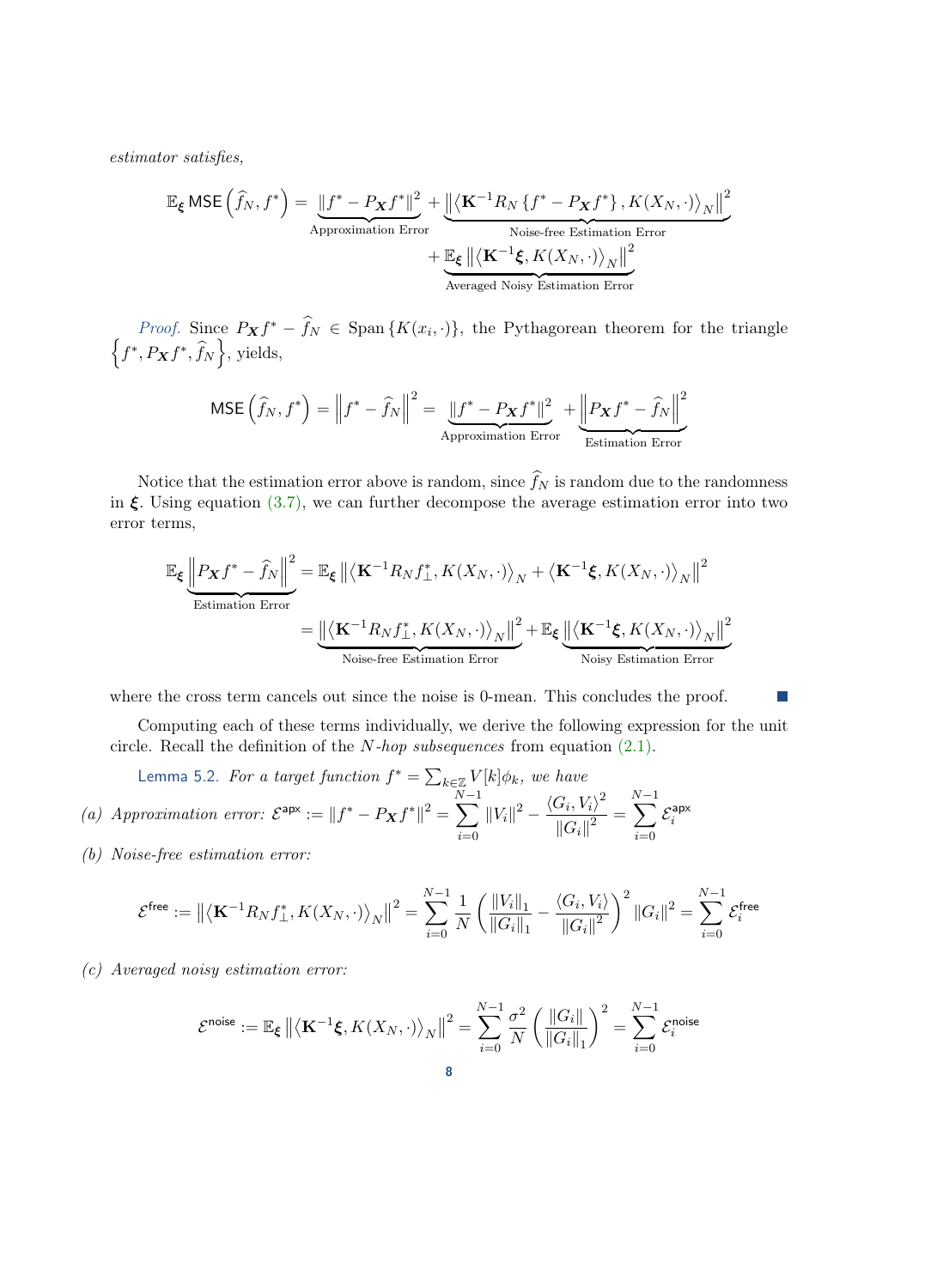Together, this yields that the MSE for the function  $f^*$  is,

<span id="page-8-0"></span>(5.2) 
$$
\mathbb{E}_{\xi} \text{MSE}\left(\hat{f}_N, f^*\right) = \sum_{i=0}^{N-1} \mathcal{E}_i = \sum_{i=0}^{N-1} \mathcal{E}_i^{\text{apx}} + \mathcal{E}_i^{\text{free}} + \mathcal{E}_i^{\text{noise}}
$$

$$
(5.3) \qquad \mathcal{E}_i := \|V_i\|^2 - \frac{\langle G_i, V_i \rangle^2}{\|G_i\|^2} + \frac{1}{N} \left( \frac{\|V_i\|_1}{\|G_i\|_1} - \frac{\langle G_i, V_i \rangle}{\|G_i\|^2} \right)^2 \|G_i\|^2 + \frac{\sigma^2}{N} \left( \frac{\|G_i\|_1}{\|G_i\|_1} \right)^2
$$

Appendices [A.1,](#page-10-12) [A.2,](#page-11-0) and [A.3](#page-12-1) provide proofs for [Lemma 5.2](#page-7-0) [\(a\),](#page-7-1) [\(b\),](#page-7-2) and [\(c\)](#page-7-3) respectively.

6. Proof of main result. We are now ready to prove the main results. The proof strategy is to obtain an  $\Omega(1)$  lower bound on  $\mathbb{E}_{\xi}$  MSE  $(\widehat{f}_N, f^*)$ . [Equation \(5.2\)](#page-8-0) expressed this quantity as a sum of N non-negative quantities. We show that at least  $\Omega(N)$  of these quantities,  $\mathcal{E}_i$ , are  $\Omega(1/N)$ .

*Proof of [Theorem](#page-6-2) 4.2.* When  $M > N$ , we show that the approximation error is large for a cosine function in the base RKHS  $\mathcal{H}_0$ . On the other hand, when  $M \leq N$  we show that the averaged noisy estimation error has a constant lower bound.

Case 1,  $M > N$ . In this case we show the approximation error is bounded away from 0. Since  $M > N$ , by Assumption [3,](#page-6-0) there exists a constant integer i<sup>\*</sup>, such that  $|G[i^*]| \leq C_3 |G[N + i^*]|$ . Now let f<sup>\*</sup> be the (real-valued) function with Fourier coefficients  $V[i^*] = V[-i^*] = \frac{1}{\sqrt{2}}$  $\frac{1}{2}$ , and  $V[k] = 0$  for  $|k| \neq i^*$ . Using this, we can lower bound the approximation error as,

$$
\mathcal{E}_{i^*}^{\text{apx}} \ge \frac{2V[i^*]^2}{2\pi} \left( 1 - \frac{|G[i^*]|^2}{\sum_{m \in \mathbb{Z}} |G[mN + i^*]|^2} \right) \ge \frac{1}{2\pi} \left( 1 - \frac{|G[i^*]|^2}{|G[N + i^*]|^2 + |G[i^*]|^2} \right)
$$

$$
= \frac{1}{2\pi(1 + C_3)}
$$

The fact that  $G[i^*] > 0$  from the Assumption [3,](#page-6-0) also allows us to conclude that

$$
||f^*||_{\mathcal{H}_0} = \frac{|V[k]|^2}{G[i^*]} < \infty.
$$

Case 2,  $M \leq N$ . In this case we show that the noisy estimation error is bounded away from 0. Define,  $\Delta_i := ||G_i||_1 - |G[i]| = \sum_i$  $m\not=0$  $|G[mN+i]| \geq 0$ . Assumption [2](#page-6-1) says that for all but  $o(N)$  terms  $i \in [N]$ , we have,

<span id="page-8-1"></span>(6.1) 
$$
\Delta_i = \sum_{m \neq 0} |G[mN + i]| \leq C_1 |G[i]| \sum_{m \neq 0} \frac{1}{1 + m^2} \leq 4C_1 |G[i]|
$$

For such an *i*, we can lower bound the noisy estimation error term  $\mathcal{E}_i^{\text{noise}}$  as,

$$
\begin{aligned} \mathcal{E}_i^{\text{noise}} &= \frac{\sigma^2}{N} \frac{\|G_i\|^2}{\|G_i\|_1^2} = \frac{\sigma^2}{N} \frac{\|G_i\|^2}{\left(|G[i]| + \Delta_i\right)^2} \ge \frac{\sigma^2}{N} \frac{|G[i]|^2}{2\left|G[i]\right|^2 + 2\left|\Delta_i\right|^2} \ge \frac{\sigma^2}{2N(1 + 4C_1)}\\ \mathcal{E}^{\text{noise}} &= \Omega(\sigma^2), \end{aligned}
$$

where the last line holds since there are  $\Omega(N)$  such  $i \in [N]$  for which equation [\(6.1\)](#page-8-1) holds.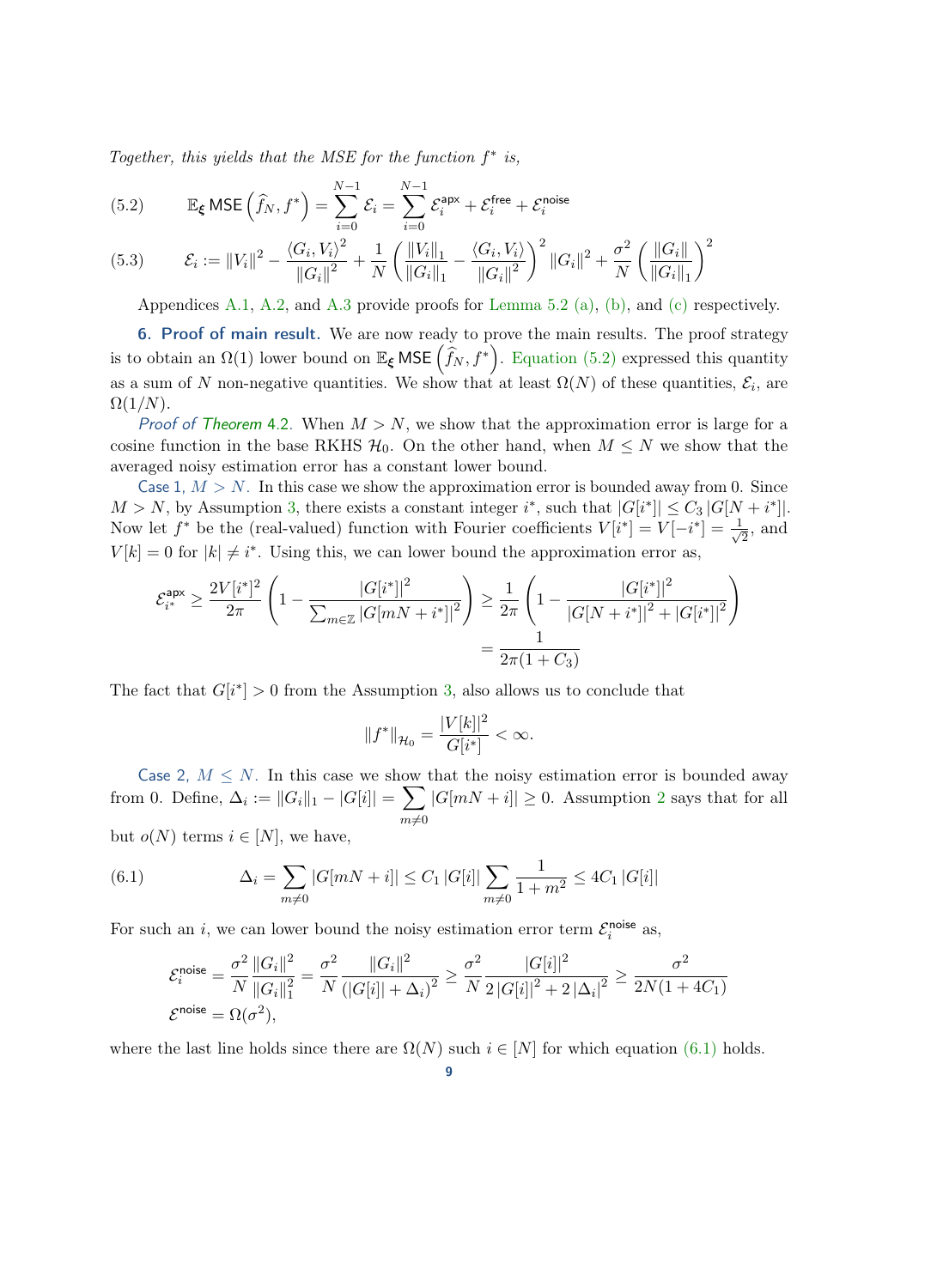Proof of [Theorem](#page-6-3) 4.3. [Theorem 4.3](#page-6-3) follows from the proof of [Theorem 4.2.](#page-6-2) We showed that for  $M \le N$  (Case 2 above), the noisy estimation error  $\mathcal{E}^{\text{noise}}$  satisfies  $\mathcal{E}^{\text{noise}} = \Omega(\sigma^2)$ . Since  $\mathcal{E}^{\text{noise}}$  is independent of the target function  $f^*$ , the statement of [Theorem 4.3](#page-6-3) follows.

7. Inconsistency of kernel interpolation for  $d > 1$ . We can perform an analysis similar to the one outlined above for the case of  $d > 1$ . To generalize the main results, we also generalize Assumptions [1-](#page-5-1)[3](#page-6-0) for the kernel to Assumptions [4-](#page-17-0)[6](#page-17-1) for dimensions greater than one. Under these assumptions, we show the main results hold.

<span id="page-9-1"></span>Theorem 7.1 (Inconsistency for all Bandwidths). For any shift-invariant kernel satisfying Assumptions [4-](#page-17-0)[6,](#page-17-1) there exists a function with constant  $\mathcal{H}_0$ -norm for which kernel interpolation will be inconsistent for any bandwidth, even adaptive to the data set.

<span id="page-9-2"></span>Theorem 7.2 (Inconsistency for all Functions). For any shift-invariant kernel satisfying Assumptions  $4-5$  $4-5$ , with a bandwidth  $M \leq N$ , kernel interpolation will be inconsistent for all target functions that can be expressed as convergent Fourier series. In particular, kernel interpolation with any fixed bandwidth will be inconsistent for all such functions.

Further, these results hold for the Gaussian, Laplace, and Dirichlet kernels.

<span id="page-9-3"></span>Proposition 7.3. The Gaussian  $g(\|\boldsymbol{x}\|) = \exp(-\|\boldsymbol{x}\|^2)$ , Laplace  $g(\boldsymbol{x}) = \exp(-\|\boldsymbol{x}\|)$ , and Dirichlet  $g(x) = (2\pi)^{-d} \sum_{m \in \{-M, ..., M\}^d} e^{-j\langle m, x \rangle}$  kernels satisfy Assumptions [4-](#page-17-0)[6.](#page-17-1)

8. Conclusion. Kernel machines are widely used in machine learning. We show that ridgeless kernel regression is inconsistent in fixed dimension even with adaptive bandwidth. This provides a generalization of the main result in [\[11\]](#page-10-9) (where it was shown for the Laplace kernel) to a broad class of radial kernels including Gaussian and Dirichlet kernels.

The Blessing of Dimensionality. When the dimensionality scales with the number of samples, kernel ridgeless regression can generalize [\[8\]](#page-10-8). Our results provide additional evidence that high dimensions can dissipate the error due to noise. In particular, under our assumptions on the kernel, for the expression of the noisy estimation error (Lemma  $C.3(c)$ ), the constants decay exponentially with dimension. This was also observed in [\[11\]](#page-10-9) for the Laplace kernel.

Further, to counteract the error due to noise, the bandwidth should be much larger than the data resolution in each dimension. However, when the dimensions scale with the number of samples, the resolution  $N = n^{1/d}$  in each dimension is approximately constant, and therefore the bandwidth does not need to increase. As increasing the bandwidth in general will worsen the approximation error, the constancy of the bandwidth is a form of the blessing of dimensionality.

Acknowledgements. We are grateful for support of the NSF and the Simons Foundation for the Collaboration on the Theoretical Foundations of Deep Learning<sup>[3](#page-0-0)</sup> through awards DMS-2031883 and #814639. We also acknowledge NSF support through IIS-1815697 and the TILOS institute (NSF CCF-2112665).

#### **REFERENCES**

<sup>3</sup><https://deepfoundations.ai/>

<span id="page-9-0"></span><sup>[1]</sup> Peter L Bartlett, Philip M Long, Gábor Lugosi, and Alexander Tsigler. Benign overfitting in linear regression. Proceedings of the National Academy of Sciences, 117(48):30063–30070, 2020.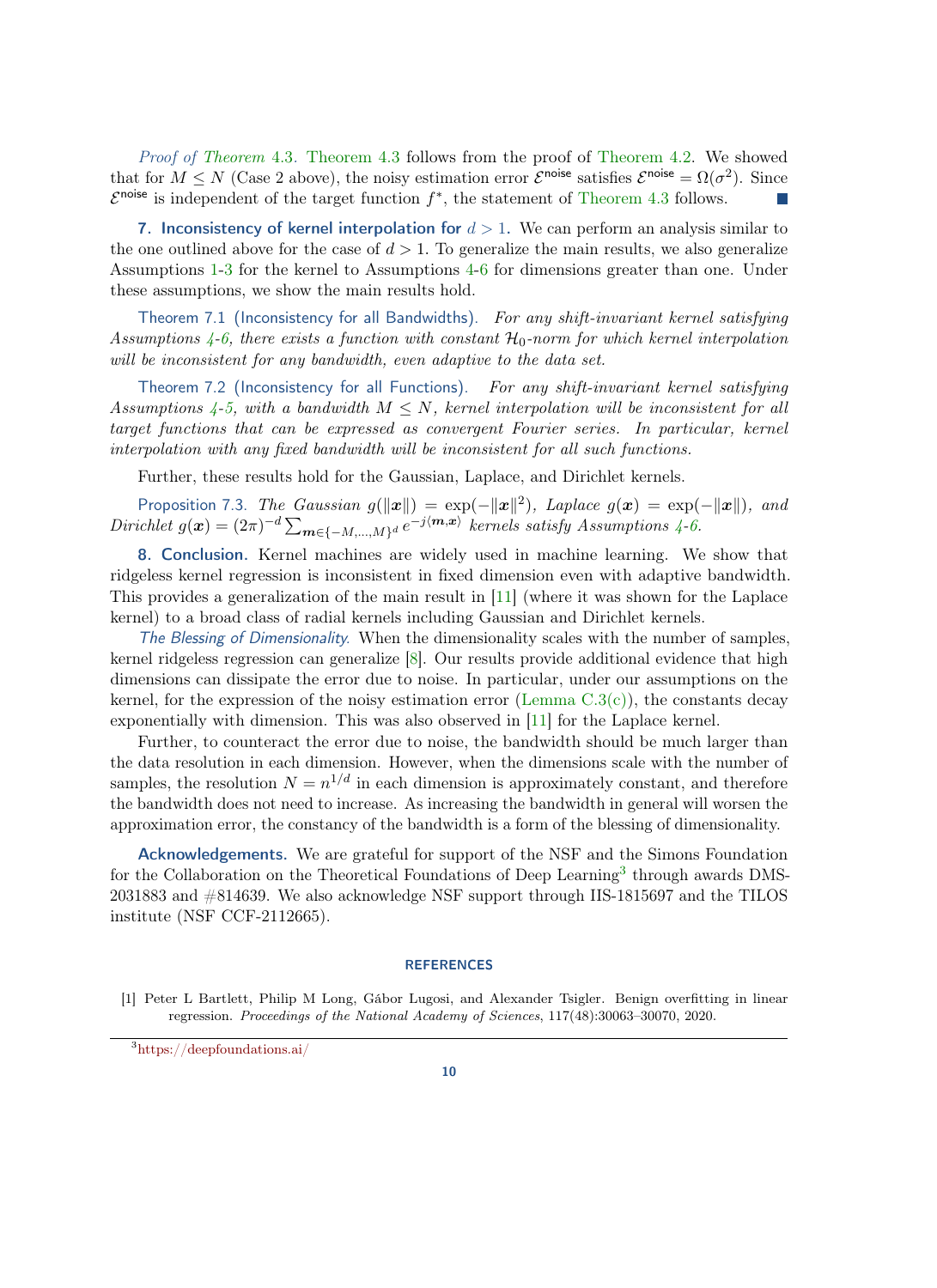- <span id="page-10-0"></span>[2] Mikhail Belkin, Daniel Hsu, Siyuan Ma, and Soumik Mandal. Reconciling modern machine-learning practice and the classical bias–variance trade-off. Proceedings of the National Academy of Sciences, 116(32):15849–15854, 2019.
- <span id="page-10-3"></span>[3] Mikhail Belkin, Daniel Hsu, and Ji Xu. Two models of double descent for weak features. SIAM Journal on Mathematics of Data Science, 2(4):1167–1180, 2020.
- <span id="page-10-6"></span>[4] Mikhail Belkin, Daniel J Hsu, and Partha Mitra. Overfitting or perfect fitting? risk bounds for classification and regression rules that interpolate. Advances in neural information processing systems, 31, 2018.
- [5] Mikhail Belkin, Alexander Rakhlin, and Alexandre B Tsybakov. Does data interpolation contradict statistical optimality? In The 22nd International Conference on Artificial Intelligence and Statistics, pages 1611–1619. PMLR, 2019.
- <span id="page-10-7"></span>[6] Luc Devroye, Laszlo Györfi, and Adam Krzyżak. The hilbert kernel regression estimate. Journal of Multivariate Analysis, 65(2):209–227, 1998.
- <span id="page-10-4"></span>[7] Trevor Hastie, Andrea Montanari, Saharon Rosset, and Ryan J Tibshirani. Surprises in high-dimensional ridgeless least squares interpolation. The Annals of Statistics, 50(2):949–986, 2022.
- <span id="page-10-8"></span>[8] Tengyuan Liang and Alexander Rakhlin. Just interpolate: Kernel "ridgeless" regression can generalize. The Annals of Statistics, 48(3):1329–1347, 2020.
- <span id="page-10-5"></span>[9] Vidya Muthukumar, Kailas Vodrahalli, Vignesh Subramanian, and Anant Sahai. Harmless interpolation of noisy data in regression. IEEE Journal on Selected Areas in Information Theory, 1(1):67–83, 2020.
- <span id="page-10-1"></span>[10] Behnam Neyshabur, Ryota Tomioka, and Nathan Srebro. In search of the real inductive bias: On the role of implicit regularization in deep learning. arXiv preprint arXiv:1412.6614, 2014.
- <span id="page-10-9"></span>[11] Alexander Rakhlin and Xiyu Zhai. Consistency of interpolation with laplace kernels is a high-dimensional phenomenon. In Conference on Learning Theory, pages 2595–2623. PMLR, 2019.
- <span id="page-10-11"></span>[12] Bernhard Schölkopf, Ralf Herbrich, and Alex J Smola. A generalized representer theorem. In International conference on computational learning theory, pages 416–426. Springer, 2001.
- <span id="page-10-10"></span>[13] Aad W Van der Vaart. Asymptotic statistics, volume 3. Cambridge university press, 2000.
- <span id="page-10-2"></span>[14] Chiyuan Zhang, Samy Bengio, Moritz Hardt, Benjamin Recht, and Oriol Vinyals. Understanding deep learning (still) requires rethinking generalization. Communications of the ACM, 64(3):107–115, 2021.

## APPENDICES.

Appendix A. Decomposition of MSE: Proof of [Lemma 5.2.](#page-7-0) Appendices [A.1,](#page-10-12) [A.2,](#page-11-0) and [A.3](#page-12-1) provide proofs for [Lemma 5.2](#page-7-0) [\(a\),](#page-7-1) [\(b\),](#page-7-2) and [\(c\)](#page-7-3) respectively.

<span id="page-10-12"></span>A.1. Approximation error: Proof of [Lemma 5.2](#page-7-0)[\(a\).](#page-7-1) The proof proceeds by applying the Pythagorean theorem to the triangle  $\{0, f^*, P_{\mathbf{X}} f^*\}\$  in  $L^2_{\mu}$ . The following lemma gives exact expressions for projection of the target function and its norm.

<span id="page-10-13"></span>Lemma A.1 (Projection). For  $f^* = \sum_{k \in \mathbb{Z}} V[k] \phi_k$ 

$$
P_{\mathbf{X}}f^* = \sum_{\ell=0}^{N-1} \frac{\langle G_{\ell}, V_{\ell} \rangle}{\|G_{\ell}\|^2} \sum_{m \in \mathbb{Z}} G[mN + \ell] \phi_{mN + \ell}, \quad and \quad \|P_{\mathbf{X}}f^*\|^2 = \sum_{\ell=0}^{N-1} \frac{\langle G_{\ell}, V_{\ell} \rangle^2}{\|G_{\ell}\|^2}
$$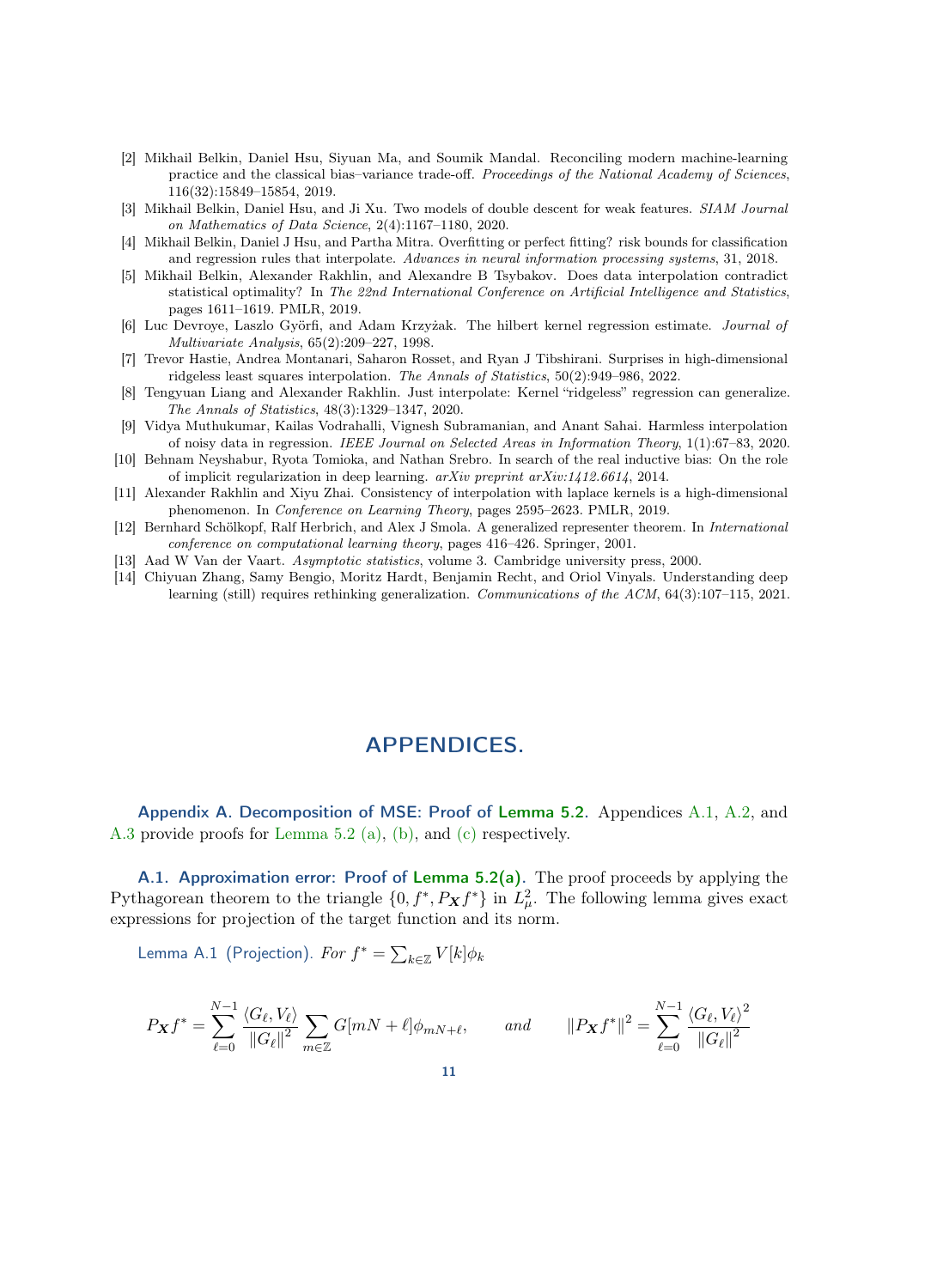We get,

$$
||f^* - P_{\mathbf{X}}f^*||^2 = ||f^*||^2 - ||P_{\mathbf{X}}f^*||^2 = ||V||^2 - \sum_{\ell=0}^{N-1} \frac{\langle G_{\ell}, V_{\ell} \rangle^2}{||G_{\ell}||^2}
$$

*Proof of Lemma [A.1.](#page-10-13)* Note that [Lemma B.5](#page-14-1) shows that  $\begin{cases} \frac{\psi_{\ell}}{\|\psi_{\ell}\|_{\ell}} \end{cases}$  $\|\psi_\ell\|$  $\lambda^{N-1}$  $\ell=0$  is an orthonormal basis for  $\text{Span}\{K(x_{\ell},\cdot)\}\$ . Consequently, we have

$$
P_{\boldsymbol{X}}f^* = \sum_{\ell=0}^{N-1} \left\langle f^*, \frac{\psi_{\ell}}{\|\psi_{\ell}\|}\right\rangle \frac{\psi_{\ell}}{\|\psi_{\ell}\|}, \quad \text{and} \quad \|P_{\boldsymbol{X}}f^*\|^2 = \sum_{\ell=0}^{N-1} \left\langle f^*, \frac{\psi_{\ell}}{\|\psi_{\ell}\|}\right\rangle^2
$$

We compute these projections below. For  $\ell \in [N]$ ,

$$
\sqrt{\|G_{\ell}\|_1} \langle f^*, \psi_{\ell} \rangle = \left\langle \sum_{k \in \mathbb{Z}} V[k] \phi_k, \sum_{m \in \mathbb{Z}} G[mN + \ell] \phi_{mN + \ell} \right\rangle = \sum_{m, k \in \mathbb{Z}} G[mN + \ell] V[k] 1\!\!1_{\{k = mN + \ell\}}
$$

$$
= \sum_{m \in \mathbb{Z}} G[mN + \ell] V[mN + \ell] = \langle G_{\ell}, V_{\ell} \rangle
$$

Thus, we get that,

$$
\left\langle f^*, \frac{\psi_\ell}{\|\psi_\ell\|} \right\rangle \frac{\psi_\ell}{\|\psi_\ell\|} = \frac{\langle G_\ell, V_\ell \rangle}{\|G_\ell\|^2} \sum_{m \in \mathbb{Z}} G[mN + \ell] \phi_{mN + \ell}
$$

The claims follow immediately.

<span id="page-11-0"></span>A.2. Noise-free estimation error: Proof of [Lemma 5.2](#page-7-0)[\(b\).](#page-7-2) Let  $E$  be the fourier series of  $\langle \mathbf{K}^{-1}R_N\left\{f^* - P_{\mathbf{X}}f^*\right\}, K(X_N, \cdot)\rangle$ . From [Lemma B.3](#page-13-0) we have,

**I** 

$$
E[k] = \sqrt{N}R_N\left\{f^* - P_{\boldsymbol{X}}f^*\right\}^\top \mathbf{K}^{-1} \boldsymbol{u}_{k \bmod N} \cdot G[k]
$$

By Parseval's theorem [\(Proposition 2.4\)](#page-3-0), we conclude,

$$
\frac{1}{2\pi} \int_{-\pi}^{\pi} \left( \left\langle \mathbf{K}^{-1} R_N \left\{ f^* - P_{\mathbf{X}} f^* \right\}, K(X_N, t) \right\rangle_N \right)^2 dt = \sum_{k \in \mathbb{Z}} |E[k]|^2
$$

First, we show that

$$
R_N\left\{f^* - P_{\boldsymbol{X}}f^*\right\}^\top \boldsymbol{K}^{-1} \boldsymbol{u}_\ell = \left(\frac{\|V_\ell\|_1}{\|G_\ell\|_1} - \frac{\langle G_\ell, V_\ell \rangle}{\|G_\ell\|^2}\right)
$$

From [Proposition 3.1](#page-4-1) we have  $\mathbf{K}^{-1} \boldsymbol{u}_{\ell} = \boldsymbol{u}_{\ell} \cdot \frac{1}{N \parallel G}$  $\frac{1}{N\|\widetilde{G_\ell}\|_1}$ . Thus by [Lemma A.1,](#page-10-13) we can write  $P_{\mathbf{X}}f^*$  on the data as

$$
P_{\mathbf{X}} f^*(x_i) = \sum_{\ell=0}^{N-1} \frac{\langle G_{\ell}, V_{\ell} \rangle}{\|G_{\ell}\|^2} \sum_{m \in \mathbb{Z}} G[mN + \ell] \phi_{mN+\ell}(x_i) = \sum_{\ell=0}^{N-1} \frac{\langle G_{\ell}, V_{\ell} \rangle}{\|G_{\ell}\|^2} \|G_{\ell}\|_1 \overline{u_{\ell i}}
$$

$$
f^*(x_i) = \sum_{k \in \mathbb{Z}} V[k] \phi_k(x_i) = \sum_{\ell=0}^{N-1} \|V_{\ell}\|_1 \overline{u_{\ell i}}
$$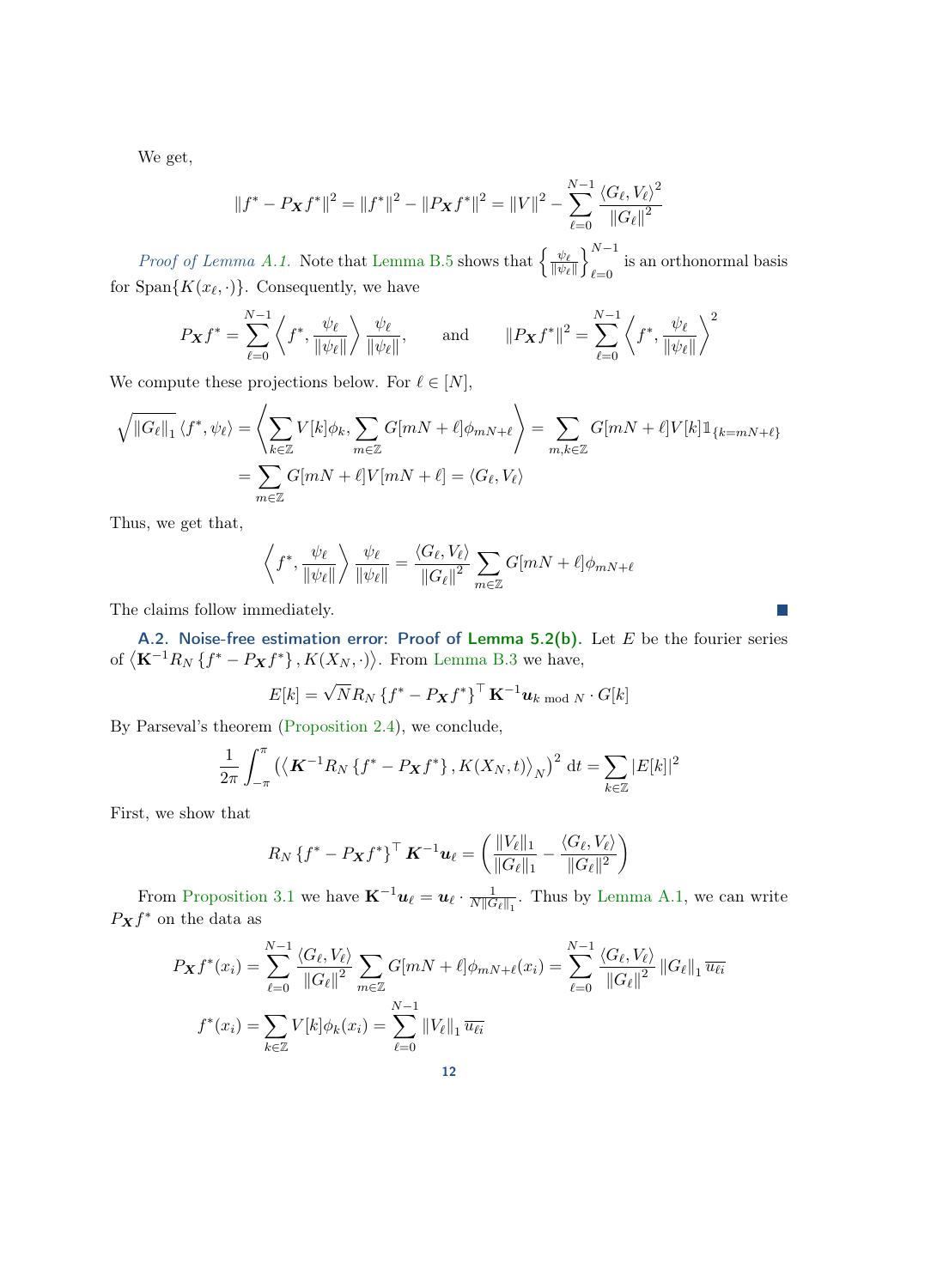We thus have

$$
R_N \left\{ f^* - P_{\mathbf{X}} f^* \right\}^\top \mathbf{K}^{-1} \mathbf{u}_{\ell} = \sum_{i,\ell'=0}^{N-1} \left( \left\| V_{\ell'} \right\|_1 - \frac{\left\langle G_{\ell'}, V_{\ell'} \right\rangle}{\left\| G_{\ell'} \right\|^2} \left\| G_{\ell'} \right\|_1 \right) \frac{\overline{u_{\ell'}}_i u_{\ell i}}{N \left\| G_{\ell} \right\|_1} = \frac{1}{N} \left( \frac{\left\| V_{\ell} \right\|_1}{\left\| G_{\ell} \right\|_1} - \frac{\left\langle V_{\ell}, G_{\ell} \right\rangle}{\left\| G_{\ell} \right\|^2} \right)
$$

This gives,

$$
\sum_{k\in\mathbb{Z}}|E[k]|^2=\frac{1}{N}\sum_{\ell=0}^{N-1}\left(\frac{\|V_{\ell}\|_1}{\|G_{\ell}\|_1}-\frac{\langle V_{\ell},G_{\ell}\rangle}{\|G_{\ell}\|_2}\right)^2\|G_{\ell}\|^2.
$$

<span id="page-12-1"></span>A.3. Noisy estimation error: Proof of Lemma  $5.2(c)$ . We derive this by an application of Parseval's theorem. Define the Fourier series,

$$
\left\langle \mathbf{K}^{-1}\boldsymbol{\xi}, K(X_N,t)\right\rangle_N = \sum_{k\in\mathbb{Z}} \widetilde{E}[k]e^{jkt}
$$

By [Proposition 2.4](#page-3-0) (Parseval's theorem), we have,

$$
\mathbb{E}_{\xi} \left[ \frac{1}{2\pi} \int_{-\pi}^{\pi} |\langle \mathbf{K}^{-1}\xi, K(X_N, t) \rangle_N|^2 dt \right] = \sum_{k \in \mathbb{Z}} \mathbb{E}_{\xi} |\widetilde{E}[k]|^2 = \sum_{i=0}^{N-1} \sum_{m \in \mathbb{Z}} \mathbb{E}_{\xi} |\widetilde{E}[mN+i]|^2
$$
  
\n
$$
\stackrel{\text{(a)}}{=} \sum_{i=0}^{N-1} \sum_{m \in \mathbb{Z}} |G[mN+i]|^2 \mathbb{E}_{\xi} |\xi \mathbf{K}^{-1}\mathbf{u}_i|^2 \cdot N \stackrel{\text{(b)}}{=} \sigma^2 \sum_{i=0}^{N-1} ||G_i||^2 \left( \mathbf{u}_i^{\mathsf{H}} \mathbf{K}^{-2} \mathbf{u}_i \right) \cdot N
$$
  
\n
$$
\stackrel{\text{(c)}}{=} \sigma^2 \sum_{i=0}^{N-1} ||G_i||^2 \frac{1}{N^2 ||G_i||_1^2} N = \sigma^2 \sum_{i=0}^{N-1} \frac{||G_i||^2}{N ||G_i||_1^2}
$$

where we have used [Lemma B.3](#page-13-0) in (a), and [Lemma B.1](#page-13-1) in (b), and [Proposition 3.1](#page-4-1) in (c).

#### Appendix B. Miscellaneous results.

<span id="page-12-0"></span>Proof of Proposition [4.1](#page-6-4)  $(d=1)$ : Gaussian and Laplace kernels satisfy the assumptions. The proofs for  $d > 1$  (including the Dirichlet kernel  $(d \ge 1)$  proofs) are provided in [Appendix C.2.](#page-18-0)

Gaussian kernel. In [Lemma B.2](#page-13-2) we show that when  $g(t) = \exp(-M^2t^2)$  we have  $G[k] =$  $G[0]e^{-k^2/4M^2}$ . Thus  $\sum_{k\in\mathbb{Z}} \exp(-\frac{k^2}{M^2}) < \infty$ , proving that Assumption [1](#page-5-1) is satisfied.

Next, for all  $i \in \overline{\mathbb{Z}^+}$  and  $M' \geq M$ ,

$$
\frac{G[M'k+i]}{G[i]} = \exp(-(kM'+i)^2/4M^2 + i^2/4M^2) \le \exp(-k^2M'^2/M^2) \le e^{-k^2} \le \frac{1}{1+k^2}
$$

This shows Assumption [2](#page-6-1) holds. For  $k = 1$ , and  $M' \leq M$  in the equation above we have,

$$
\frac{G[M'+i]}{G[i]} = \exp(-(M'+i)^2/4M^2 + i^2/4M^2) \ge e^{-1} \exp(iM'/2M^2) = \Omega_M(1),
$$

which shows Assumption [3.](#page-6-0)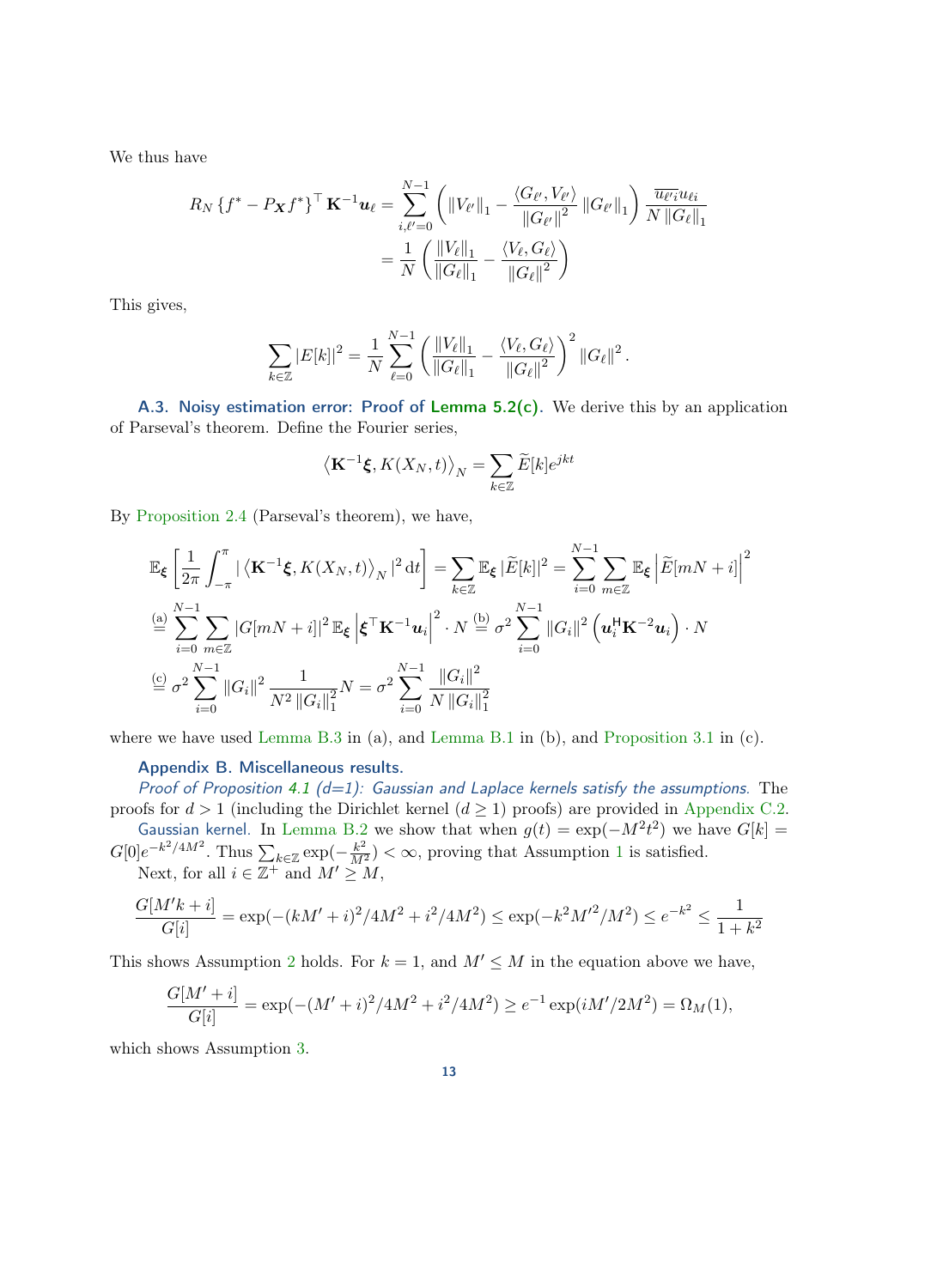Laplace kernel.. For the Laplace kernel,  $G[k] = \frac{M(1 - (-1)^k e^{-\pi M})}{M^2 + 12}$  $\frac{(1+i)(e^{-i\theta})}{M^2+k^2}$ . Hence  $\sum_{k\in\mathbb{Z}}|G[k]| \leq$  $\frac{M}{M^2+k^2} < \infty$ , proving that Assumption [1](#page-5-1) is satisfied.

Now, for  $M' \ge M$ , define  $a = M/M' \le 1$  and  $b = i/M' \le 1$  and consider,

$$
\frac{G[M'k+i]}{G[i]} \lesssim \frac{M^2 + i^2}{M^2 + (M'k+i)^2} = \frac{a^2 + b^2}{a^2 + (k+b)^2} \le \frac{a^2 + b^2}{a^2 + k^2 + b^2} \le \frac{2}{1+k^2}.
$$

The last inequality holds iff  $(2-a^2-b^2)k^2+(a^2+b^2) \ge 0$  which is always true since  $a, b \le 1$ . This proves assumption [2.](#page-6-1) Similarly, for  $M' \leq M$ , and  $k = 1$ , define  $a = \frac{M'}{M} \leq 1$  and  $b = \frac{i}{M} \leq 1$ ,

$$
\frac{G[M'+i]}{G[i]} \gtrsim \frac{M^2 + i^2}{M^2 + (M'+i)^2} = \frac{1 + a^2}{1 + (b+a)^2} \ge \frac{1}{3}
$$

<span id="page-13-1"></span>hence Assumption [3](#page-6-0) holds.

Intermediate Lemmas.

Lemma B.1. Let  $\xi$  be a random vector with  $\mathbb{E} \, \xi \xi^\mathsf{H} = \sigma^2 \bm{I},$  then for  $\bm{u} \in \mathbb{C}^N$ ,  $\mathbb{E}_\xi \, |\xi^\mathsf{H} \mathbf{K}^{-1} \bm{u}|^2 = 0$  $\sigma^2\cdot\bm{u}^{\sf H}{\bf K}^{-2}\bm{u}$ 

 $\mathcal{L}_{\mathcal{A}}$ 

 $\mathcal{C}^{\mathcal{A}}$ 

*Proof.* 
$$
\mathbb{E}_{\xi} |\xi^{\mathsf{H}} \mathbf{K}^{-1} \mathbf{u}|^{2} = \mathbb{E}_{\xi} \mathbf{u}^{\mathsf{H}} \mathbf{K}^{-1} \xi \xi^{\mathsf{H}} \mathbf{K}^{-1} \mathbf{u} = \sigma^{2} \mathbf{u}^{\mathsf{H}} \mathbf{K}^{-2} \mathbf{u}.
$$

<span id="page-13-2"></span>Lemma B.2. For the Gaussian kernel, there is a constant  $c > 0$  such that,

$$
G[k] = G[0]e^{-k^2/4M^2}
$$

Proof. We begin by noting the following identity,

<span id="page-13-3"></span>(B.1) 
$$
\left(e^{-f(t)}g(t)\right)' = e^{-f(t)}g'(t) - e^{-f(t)}f'(t)g(t)
$$

Using the cosine series definition of  $G[k]$ , consider the following quantity,

$$
k \cdot G[k] + 2M^2 \frac{\partial}{\partial k} G[k] = \int_{-\pi}^{\pi} e^{-M^2 t^2} \cos(kt)k \, dt - e^{-M^2 t^2} 2M^2 \sin(kt) t \, dt
$$

$$
= e^{-M^2 t^2} \sin(kt) \Big|_{t=-\pi}^{\pi} = 0
$$

where we have used  $f(t) = M^2 t^2$  and  $g(t) = \sin(kt)$  in equation [\(B.1\).](#page-13-3) Solving this differential equation yields that  $G[k] = G[0]e^{-k^2/\tilde{4}M^2}$ , for all  $k \in \mathbb{R}$ .

<span id="page-13-0"></span>Lemma B.3. For  $\bm{\beta} \in \mathbb{C}^N$ , let B be the Fourier series of the function  $\langle \bm{\beta}, K(X_N, \cdot) \rangle_N$ . Then,

$$
B[k] = \sqrt{N}\boldsymbol{\beta}^{\top}\boldsymbol{u}_{k \mod N} \cdot G[k], \quad k \in \mathbb{Z}
$$

Proof. Use the Fourier series definition to get,

$$
\sum_{i=1}^{N} \beta_i \frac{1}{2\pi} \int_{-\pi}^{\pi} K(x_i, t) dt = \sum_{i=1}^{N} \beta_i \frac{1}{2\pi} \int_{-\pi}^{\pi} g(M(x_i - t) \text{ mod } [-\pi, \pi)) dt
$$
  
= 
$$
\sum_{i=1}^{N} \beta_i \frac{1}{2\pi} \int_{-\pi}^{\pi} g(M\tau) e^{-jk\tau} e^{-jkx_i} d\tau = \sqrt{N} \beta^{\top} \boldsymbol{u}_{k \text{ mod } N} G[k]
$$

since  $e^{-jkx_i} = e^{-j\frac{2\pi}{N}ki} = e^{-j\frac{2\pi}{N}(k \mod N)i} = \sqrt{\frac{2\pi}{N}}$  $Nu_{k \text{ mod } N}$ . This concludes the proof.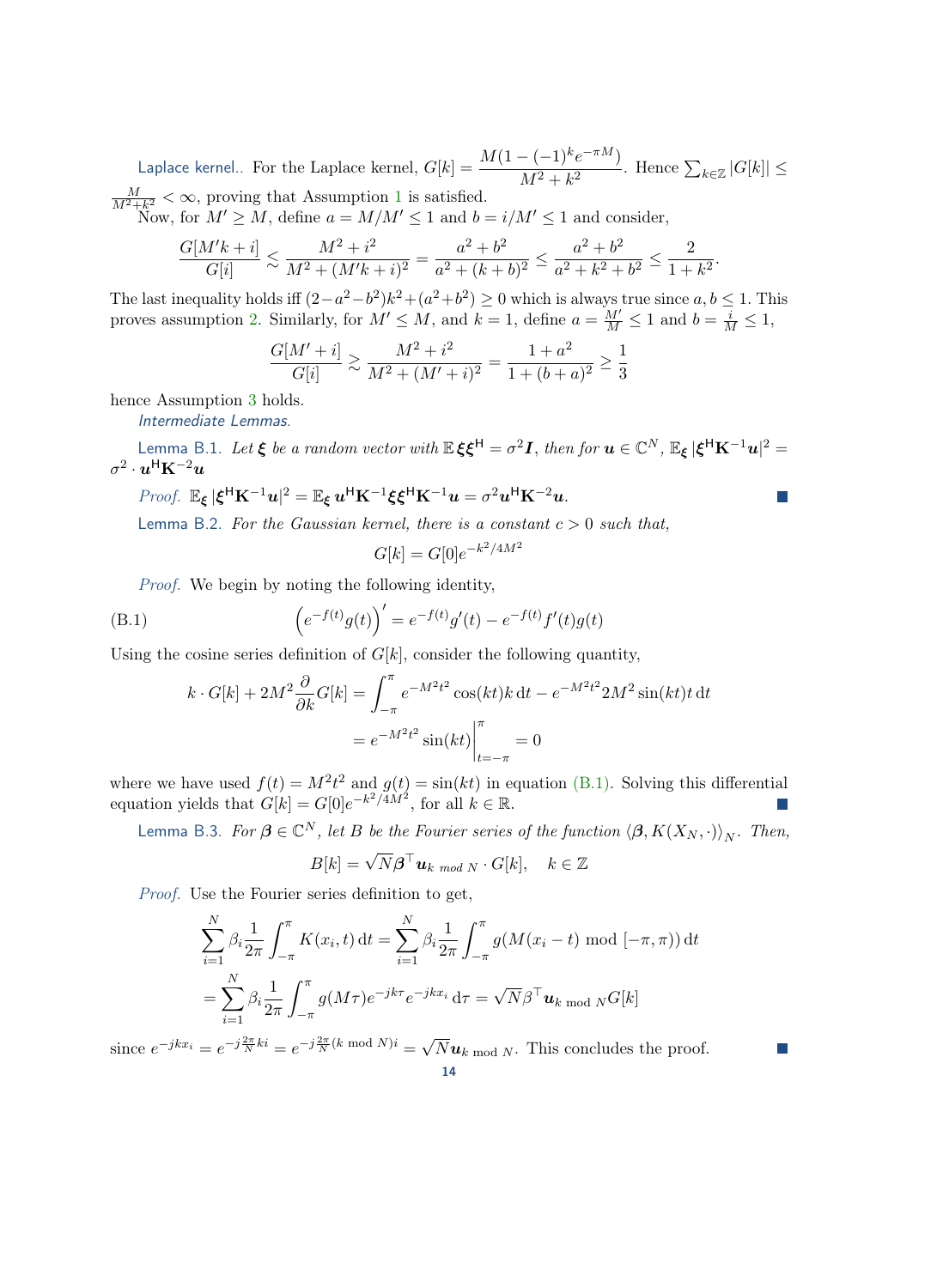# <span id="page-14-0"></span>Eigenfunctions of  $\mathcal{T}_K$ ,  $\mathcal{T}_K^N$  and eigenvectors of  $\mathbf K.$

Proof of [Proposition](#page-4-1) 3.1. It suffices to show the eigenvector equation for the unnormalized version of  $u_\ell$ . We start by noting that

$$
\mathbf{K}_{im'} = g(M(x_{m'} - x_i)) = \sum_{m \in \mathbb{Z}} G[m] e^{jm(x_{m'} - x_i)} = \sum_{m \in \mathbb{Z}} G[m] e^{j\frac{2\pi}{N}m(m' - i)}.
$$

Using this, we have

$$
(\mathbf{K} \mathbf{u}_{\ell})_{i} = \sum_{m'=0}^{N-1} \mathbf{K}_{im'} e^{-j\frac{2\pi}{N}m'\ell} = \sum_{m'} \sum_{m \in \mathbb{Z}} G[m] e^{j\frac{2\pi}{N}m(m'-i)} e^{-j\frac{2\pi}{N}m'\ell}
$$
  
= 
$$
\sum_{m \in \mathbb{Z}} G[m] e^{-j\frac{2\pi}{N}mi} \sum_{m'=0}^{N-1} e^{j\frac{2\pi}{N}(m-\ell)m'} = N \sum_{m \in \mathbb{Z}} G[mN+\ell] e^{-j\frac{2\pi}{N}(mN+\ell)i}
$$
  
= 
$$
N e^{-j\frac{2\pi}{N}\ell i} \sum_{m \in \mathbb{Z}} G[mN+\ell] e^{-j2\pi mi} = e^{-j\frac{2\pi}{N}\ell i} N \sum_{m \in \mathbb{Z}} G[mN+\ell] = e^{-j\frac{2\pi}{N}\ell i} \cdot N ||G_{\ell}||_{1}
$$

This proves  $\mathbf{K} \mathbf{u}_{\ell} = N ||G_{\ell}||_1 \mathbf{u}_{\ell}$ . The rest follows from standard results on linear algebra.  $\mathcal{C}^{\mathcal{A}}$ 

Proof of [Proposition](#page-4-2) 3.2. Observe that

$$
\mathcal{T}_{K} \{\phi_{k}\}(x) = \frac{1}{2\pi} \int_{-\pi}^{\pi} K(x, x') \phi_{k}(x') dx' = \frac{1}{2\pi} \int_{-\pi}^{\pi} g(M(x' - x \mod [-\pi, \pi))) e^{j k x'} dx'
$$
  
=  $e^{j k x} \cdot \frac{1}{2\pi} \int_{-\pi}^{\pi} g(M u) e^{-j k u} du = G[k] \phi(x)$ 

This proves the claim.

The following lemma relates the eigenfunctions of the empirical covariance operator defined in equation  $(2.4)$  to the eigenvectors of the kernel matrix.

Lemma B.4 (Eigenfunctions of  $\mathcal{T}_K^n$ ). Let  $(\lambda, \psi)$  be an eigenvalue-eigenfunction pair of  $\mathcal{T}_K^n$ . Assume K is invertible. Then for  $\lambda > 0$ , a unit-norm eigenfunction  $\psi$  satisfies,

(B.3) 
$$
\psi = \sum_{i=1}^{n} \frac{e_i}{\sqrt{n\lambda}}, K(x_i, \cdot),
$$

where  $e = (e_i) \in \mathbb{C}^n$  is a unit-norm eigenvector of **K** satisfying, **Ke** = n $\lambda e$ .

We apply the above lemma to the setting described in [Section 3.](#page-3-1) The proof is provided in [Appendix D.4](#page-23-0) in the supplementary materials.

Lemma B.5 (Eigenfunctions of  $\mathcal{T}^N_K$ ). The eigenfunctions for  $\mathcal{T}^N_K$  are,

<span id="page-14-2"></span><span id="page-14-1"></span>
$$
\psi_{\ell} = \frac{1}{\sqrt{||G_{\ell}||_1}} \sum_{m \in \mathbb{Z}} G[mN + \ell] \phi_{mN + \ell}, \qquad \ell \in [N].
$$

They satisfy,  $\mathcal{T}_K^N \psi_\ell = ||G_\ell||_1 \psi_\ell$ , and their norms satisfy  $||\psi_\ell||_{\mathcal{H}} = 1$ , and  $||\psi_\ell|| = \frac{1}{\sqrt{||G||}}$  $\frac{1}{\left\|G_\ell\right\|_1}\left\|G_\ell\right\|.$ Furthermore,  $\psi_{\ell}$  are orthogonal in  $L^2$ , i.e.,  $\langle \psi_{\ell}, \psi_k \rangle = 0$  for  $k \neq \ell$ .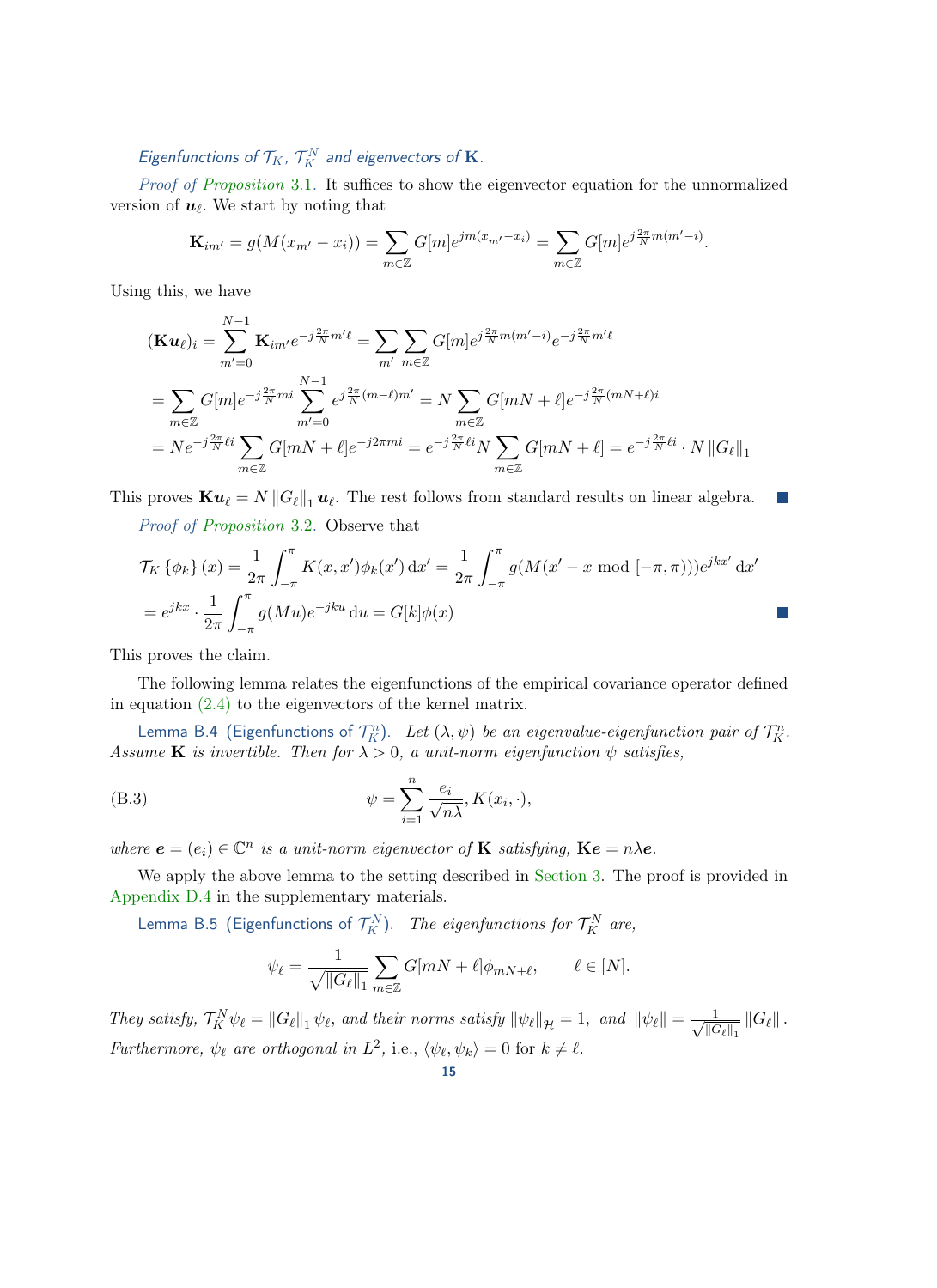Proof of [Lemma](#page-14-1) B.5. By [Lemma B.4,](#page-14-2) we have

$$
\psi_{\ell} = \left\langle \frac{\boldsymbol{u}_{\ell}}{\sqrt{N\left\|G_{\ell}\right\|_1}}, K(X_N, \cdot) \right\rangle_N = \left\langle \frac{\overline{\boldsymbol{u}_{\ell}}}{\sqrt{N\left\|G_{\ell}\right\|_1}}, K(X_N, \cdot) \right\rangle_N
$$

Then using [Lemma B.3](#page-13-0) we have a Fourier series expansion of the form

$$
\psi_{\ell} = \sum_{k \in \mathbb{Z}} \sqrt{N} \frac{\boldsymbol{u}_{\ell}^{H}}{\sqrt{N \left\|G_{\ell}\right\|_{1}}} \boldsymbol{u}_{k \text{ mod } N} G[k] \phi_{k} = \frac{1}{\sqrt{\left\|G_{\ell}\right\|_{1}}} \sum_{k \in \mathbb{Z}} \boldsymbol{u}_{\ell}^{H} \boldsymbol{u}_{k \text{ mod } N} G[k] \phi_{k}
$$
\n
$$
= \frac{1}{\sqrt{\left\|G_{\ell}\right\|_{1}}} \sum_{m \in \mathbb{Z}} G[mN + \ell] \phi_{mN + \ell}
$$

To see the orthogonality, suppose  $k, \ell \in \{0, 1, ..., N - 1\}$  and  $k \neq \ell$ . Then

$$
\langle \psi_{\ell}, \psi_{k} \rangle = \frac{1}{\sqrt{\|G_{\ell}\|_{1} \|G_{k}\|_{1}}} \sum_{m,m' \in \mathbb{Z}} G[mN + \ell] G[m'N + k] \langle \phi_{mN + \ell}, \phi_{m'N + k} \rangle = 0
$$

For  $L^2$  norm, substitute  $k = \ell$  above to get,

$$
\langle \psi_{\ell}, \psi_{\ell} \rangle = \frac{1}{\|G_{\ell}\|_1} \sum_{m,m' \in \mathbb{Z}} G[mN + \ell] G[m'N + \ell] \langle \phi_{mN + \ell}, \phi_{m'N + \ell} \rangle = \frac{1}{\|G_{\ell}\|_1} \|G_{\ell}\|^2
$$

This proves the claim.

<span id="page-15-0"></span>Appendix C. Extending results to higher dimensions. Proofs missing from this section are provided in the supplementary materials.

*Notation*. In this section  $d \geq 1$  and  $n = N<sup>d</sup>$ . By  $[N]<sup>d</sup>$  we denote the *d*-fold Cartesian product of  $[N] := \{0, 1, \ldots, N-1\}$ . For vectors  $p, q$ , we write  $p \leq q$  to indicate a coordinate-wise inequality, i.e., for all coordinates i, we have  $p_i \leq q_i$ . Similarly,  $p \nleq q$  indicates  $p \leq q$  is violated, i.e., there exists a coordinate i for which  $p_i > q_i$ . We similarly define  $p \geq q$  and  $p \ngeq q$ . We also denote 0 and 1 to be the vectors of all 0's and all 1's respectively in a dimension compatible with the expression. For a scalar C, the expression  $p \leq C$  means  $p \leq C \cdot 1$ , and similarly  $p \geq C, p \nleq C, p \ngeq C$ .

We consider sequences indexed by  $\mathbb{Z}^d$ , and for such sequences we extend the definition of  $N-hop \;subsequences$  from equation [\(2.1\)](#page-1-1) in the following manner. For a fixed  $N \in \mathbb{N}$ , and a sequence  $G \in \ell^1(\mathbb{Z}^d)$ , and for  $\ell \in [N]^d$ , let

$$
G_{\ell} \in \ell^1(\mathbb{Z}^d) \qquad G_{\ell}[m] = G[mN + \ell], \qquad \forall \, m \in \mathbb{Z}^d
$$

be the *N*-hop subsequence with entries given as above. For  $k \in \mathbb{Z}^d$ , and  $\boldsymbol{x} \in \mathbb{R}^d$ 

**k** mod  $N := (k_1 \pmod{N}, k_2 \pmod{N}, \ldots, k_d \pmod{N}) \in [N]^d$  $\bm{x} \bmod [-\pi, \pi) := (x_1 \pmod{[-\pi, \pi)}, x_2 \pmod{[-\pi, \pi)}, \dots, x_d \pmod{[-\pi, \pi)} \in [-\pi, \pi)^d,$ 

where we remind the reader of notation from equation [\(3.1\).](#page-4-3) We denote by  $[-\pi, \pi]^d$  the Cartesian product of d unit circles  $[-\pi, \pi)$  along each dimension. We refer to this as the unit torus.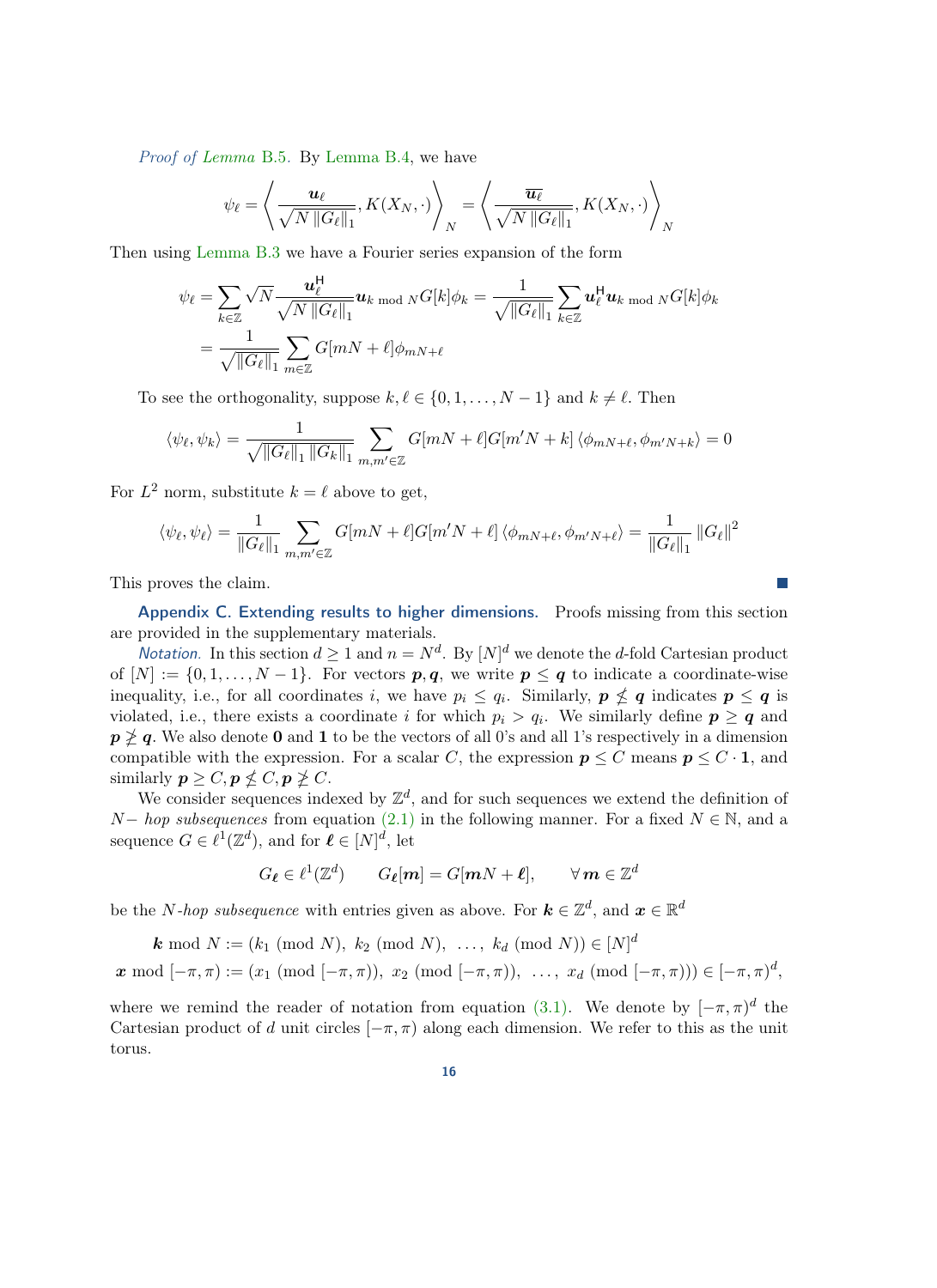Definition C.1 (Fourier basis). For  $k\in\mathbb{Z}^d$  and  $\bm{x}\in[-\pi,\pi)^d$ , define  $\phi_{\bm{k}}(\bm{x}):=\exp{(j\left<\bm{k},\bm{x}\right>)}=0$  $\prod_{i=1}^d \exp(jk_ix_i)$ . This basis satisfies  $\langle \phi_{\bm{k}}, \phi_{\bm{\ell}} \rangle = \frac{1}{(2\pi)^d}$  $\frac{1}{(2\pi)^d} \int_{[-\pi,\pi)^d} \exp(j\left\langle \boldsymbol{k}-\boldsymbol{\ell},\boldsymbol{x}\right\rangle) \,\mathrm{d} \boldsymbol{x} = \mathbb{1}_{\{\boldsymbol{k}=\boldsymbol{\ell}\}}.$ 

A target function defined on the unit torus admits a Fourier series,

(C.1) 
$$
f^* = \sum_{\mathbf{k} \in \mathbb{Z}^d} V[\mathbf{k}] \phi_{\mathbf{k}} \qquad V[\mathbf{k}] = \langle f^*, \phi_{\mathbf{k}} \rangle.
$$

<span id="page-16-4"></span>Definition C.2 (DFT Matrix  $d > 1$ ). The normalized DFT matrix in  $d > 1$  is

$$
\boldsymbol{U}_d = \begin{bmatrix} \boldsymbol{u_0} & \cdots & \boldsymbol{u}_{(N-1)1} \end{bmatrix} \in \mathbb{C}^{N^d \times N^d}, \qquad \boldsymbol{u_{\ell,p}} := N^{-d/2} \exp\left(-j\frac{2\pi}{N} \langle \boldsymbol{\ell}, \boldsymbol{p} \rangle\right), \quad \boldsymbol{\ell}, \boldsymbol{p} \in [N]^d
$$

Data distribution. For  $d > 1$ , the continuous distribution is  $\mu = \text{Uniform}([-\pi, \pi)^d)$  and the discrete distribution over  $\boldsymbol{x} \in [-\pi, \pi)^d$ , with  $n = N^d$  samples, to be

$$
\mu_n(\boldsymbol{x}) := \frac{1}{N^d} \sum_{\ell \in [N]^d} \delta(\boldsymbol{x} - \boldsymbol{x}_{\ell}), \qquad (\boldsymbol{x}_{\ell})_i = \frac{2\pi}{N} \ell_i - \pi, \qquad \forall \ell \in [N]^d, \text{ and } \forall i \in [N].
$$

The  $n = N^d$  samples  $\{x_\ell\}$  are indexed by elements of  $[N]^d$ , where  $x_\ell \in [-\pi, \pi)^d$  and has coordinates given by the expression above. Note again that  $\mu_n$  weakly converges to  $\mu$ . In the rest of this section we use

<span id="page-16-0"></span>
$$
\left<\boldsymbol{\alpha},K(X_n,\cdot)\right>_n:=\sum_{\boldsymbol{p}\in [N]^d}\alpha_{\boldsymbol{p}}K(\boldsymbol{x}_{\boldsymbol{p}},\cdot)
$$

to keep the notation simple.

We start with a result analogous to [Lemma 5.1,](#page-6-5) when  $d > 1$ .

<span id="page-16-2"></span>Lemma C.3 (Decomposition of MSE for  $d > 1$ ). For a target function  $f^* = \sum_{\mathbf{k} \in \mathbb{Z}^d} V[\mathbf{k}] \phi_{\mathbf{k}}$ , (a) Approximation error:  $\mathcal{E}^{\text{apx}} := ||f^* - P_{\mathbf{X}}f^*||^2 = \sum$  $\bm{p} {\in} [N]^d$  $||V_{p}||^{2} = \frac{\langle G_{p}, V_{p} \rangle^{2}}{||G||^{2}}$  $\frac{d \mathbf{p}, \mathbf{v}_{\mathbf{p}}}{\left\|G_{\mathbf{p}}\right\|^2} = \sum_{\mathbf{n} \in \left[ N \right]}$  $\bm{p} {\in} [N]^d$  $\mathcal{E}_{\bm p}^{\mathsf{apx}}$ 

<span id="page-16-3"></span>(b) Noise-free estimation error:

$$
\mathcal{E}^{\text{free}} := \left\| \left\langle \mathbf{K}^{-1} R_n \left\{ f^* - P_{\mathbf{X}} f^* \right\}, K(X_n, \cdot) \right\rangle_n \right\|^2 = \sum_{\mathbf{p} \in [N]^d} \frac{\left\| G_{\mathbf{p}} \right\|^2}{N^d} \left( \frac{\left\| V_{\mathbf{p}} \right\|_1}{\left\| G_{\mathbf{p}} \right\|_1} - \frac{\left\langle G_{\mathbf{p}}, V_{\mathbf{p}} \right\rangle}{\left\| G_{\mathbf{p}} \right\|^2} \right)^2
$$
  
= 
$$
\sum_{\mathbf{p} \in [N]^d} \mathcal{E}_{\mathbf{p}}^{\text{free}}
$$

<span id="page-16-1"></span>(c) Averaged noisy estimation error:

$$
\mathcal{E}^{\text{noise}} := \mathbb{E}_{\xi} \left\| \left\langle \mathbf{K}^{-1} \xi, K(X_n, \cdot) \right\rangle_n \right\|^2 = \sum_{\substack{\boldsymbol{p} \in [N]^d \\ 17}} \frac{\sigma^2}{N^d} \left( \frac{\|G_{\boldsymbol{p}}\|}{\|G_{\boldsymbol{p}}\|_1} \right)^2 = \sum_{\substack{\boldsymbol{p} \in [N]^d}} \mathcal{E}_{\boldsymbol{p}}^{\text{noise}}
$$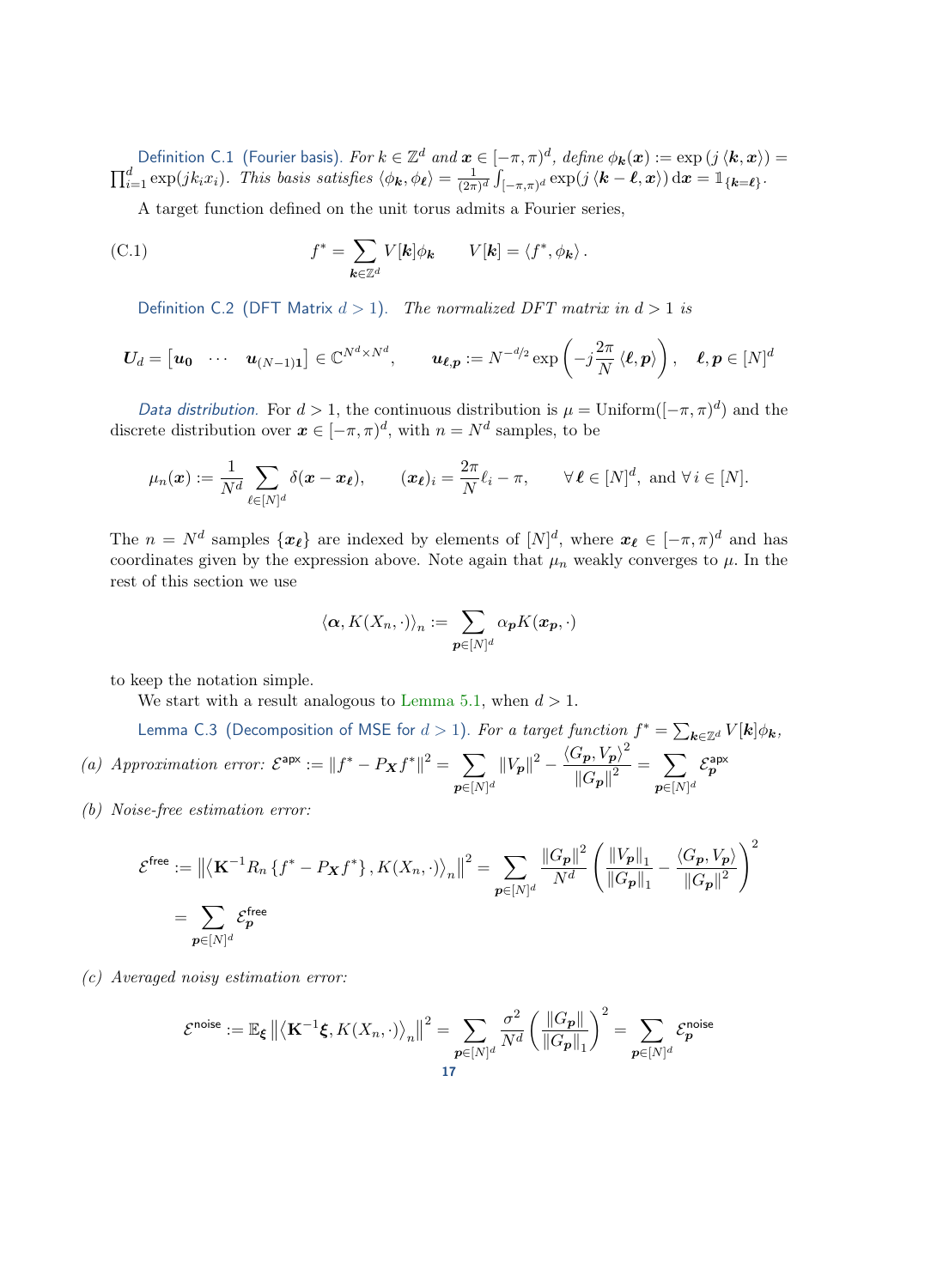Together, this yields that the MSE for this function is,

(C.2) 
$$
\mathbb{E}_{\xi} \text{MSE}\left(\widehat{f}_N, f^*\right) = \sum_{p \in [N]^d} \mathcal{E}_p = \sum_{p \in [N]^d} \mathcal{E}_p^{\text{apx}} + \mathcal{E}_p^{\text{free}} + \mathcal{E}_p^{\text{noise}}
$$

(C.3) 
$$
\mathcal{E}_{\mathbf{p}} := \|V_{\mathbf{p}}\|^2 - \frac{\langle G_{\mathbf{p}}, V_{\mathbf{p}} \rangle^2}{\|G_{\mathbf{p}}\|^2} + \frac{\|G_{\mathbf{p}}\|^2}{N^d} \left( \frac{\|V_{\mathbf{p}}\|_1}{\|G_{\mathbf{p}}\|_1} - \frac{\langle G_{\mathbf{p}}, V_{\mathbf{p}} \rangle}{\|G_{\mathbf{p}}\|^2} \right)^2 + \frac{\sigma^2}{N^d} \left( \frac{\|G_{\mathbf{p}}\|_1}{\|G_{\mathbf{p}}\|_1} \right)^2
$$

The derivation for  $d > 1$  is similar to the  $d = 1$  case. Appendices [D.1,](#page-21-0) [D.2,](#page-22-0) and [D.3](#page-23-1) in the supplementary materials provide proofs for [Lemma C.3](#page-16-0) [\(a\),](#page-16-2) [\(b\),](#page-16-3) and [\(c\)](#page-16-1) respectively.

<span id="page-17-0"></span>Assumption 4 (Scale). 
$$
\sum_{\mathbf{k}\in\mathbb{Z}^d} |G[\mathbf{k}]| < \infty.
$$

<span id="page-17-2"></span>Assumption 5 (Spectral Tail). For all  $\boldsymbol{k}\in\mathbb{Z}_{\geq0}^d,$  there exists a dimension-dependent constant  $C_{1,d} > 0$  such that,

<span id="page-17-4"></span>(C.4) 
$$
|G[\mathbf{k}M' + \mathbf{p}]| \leq C_{1,d}|G[\mathbf{p}]| \prod_{i=1}^{d} \frac{1}{1+k_i^2}
$$

holds for all  $M' \geq M$  and for all  $0 \leq p \leq M'$ , except  $o_{M'}((M')^d)$  many.

<span id="page-17-1"></span>Assumption 6 (Spectral Head). There exist dimension-dependent constants  $C_{2,d}, C_{3,d} \in \mathbb{R}_+$ ,  $\bm{p}^* \in \mathbb{Z}_{\geq 0}, \text{ and } \bm{0} \leq \bm{m}^* \leq \bm{1} \text{ with } \bm{m}^* \neq 0, \text{ such that for } M \geq C_{2,d}, \text{ we have that for all } M' \leq M,$  $|G[\pmb{p}^*]| \leq C_{3,d} |G[\pmb{p}^* + M'\pmb{m}^*]|$  and  $|G_0[\pmb{p}^*]| > 0$ .

**C.1. Proof of Theorem [7.1.](#page-9-1)** When  $M \leq N$  we show that the averaged noisy estimation error is large. On the other hand, when  $M > N$ , we show that the approximation error is large for a cosine function in the base RKHS  $\mathcal{H}_0$ .

Case 1,  $M > N$ . In this case we show the approximation error is bounded away from 0. Since  $M > N$ , by Assumption [6,](#page-17-1) there exists a vector  $p^*$  of constant integers, and an  $0 \leq m^* \leq 1$  with  $m^* \neq 0$ , such that  $|G[p^*]| \leq C_{3,d} |G[m^*N + p^*]|$ . Now let  $f^*$  be the (real-valued) function with Fourier coefficients  $V[\mathbf{p}^*] = V[-\mathbf{p}^*] = \sqrt{\frac{(2\pi)^{d-1}}{2}}$  $\frac{1}{2}$ , and  $V[k] = 0$  for  $|k| \neq i^*$ . Using this, we can lower bound the approximation error as,

$$
\mathcal{E}_{\boldsymbol{p}^*}^{\text{apx}} \ge \frac{2V[\boldsymbol{p}^*]^2}{(2\pi)^d} \left(1 - \frac{|G[\boldsymbol{p}^*]|^2}{\sum_{\boldsymbol{m}\in\mathbb{Z}^d} |G[\boldsymbol{m}N + \boldsymbol{p}^*]|^2}\right) \ge \frac{1}{2\pi} \left(1 - \frac{|G[\boldsymbol{p}^*]|^2}{|G[\boldsymbol{m}^*N + \boldsymbol{p}^*]|^2 + |G[\boldsymbol{p}^*]|^2}\right) \ge \frac{1}{2\pi(1 + C_{3,d})}
$$

Case 2,  $M \leq N$ . In this case we show that the noisy estimation error is bounded away from 0. Define,  $\Delta_{\bf p} := ||G_{\bf p}||_1 - |G[\bf p]| = \sum_{\bf p}$  $m{\neq}0$  $|G[mN + p]| \geq 0$ . Assumption [5](#page-17-2) says that for all but  $o(N^d)$  terms  $p \in [N]^d$ , we have,

<span id="page-17-3"></span>(C.5) 
$$
\Delta_{\mathbf{p}} = \sum_{\mathbf{m}\neq 0} |G[\mathbf{m}N + \mathbf{p}]| \leq C_{1,d} |G[\mathbf{p}]| \sum_{\mathbf{m}\neq 0} \prod_{i=1}^{d} \frac{1}{1 + \mathbf{m}_{i}^{2}} \leq 4^{d} C_{1,d} |G[i]|
$$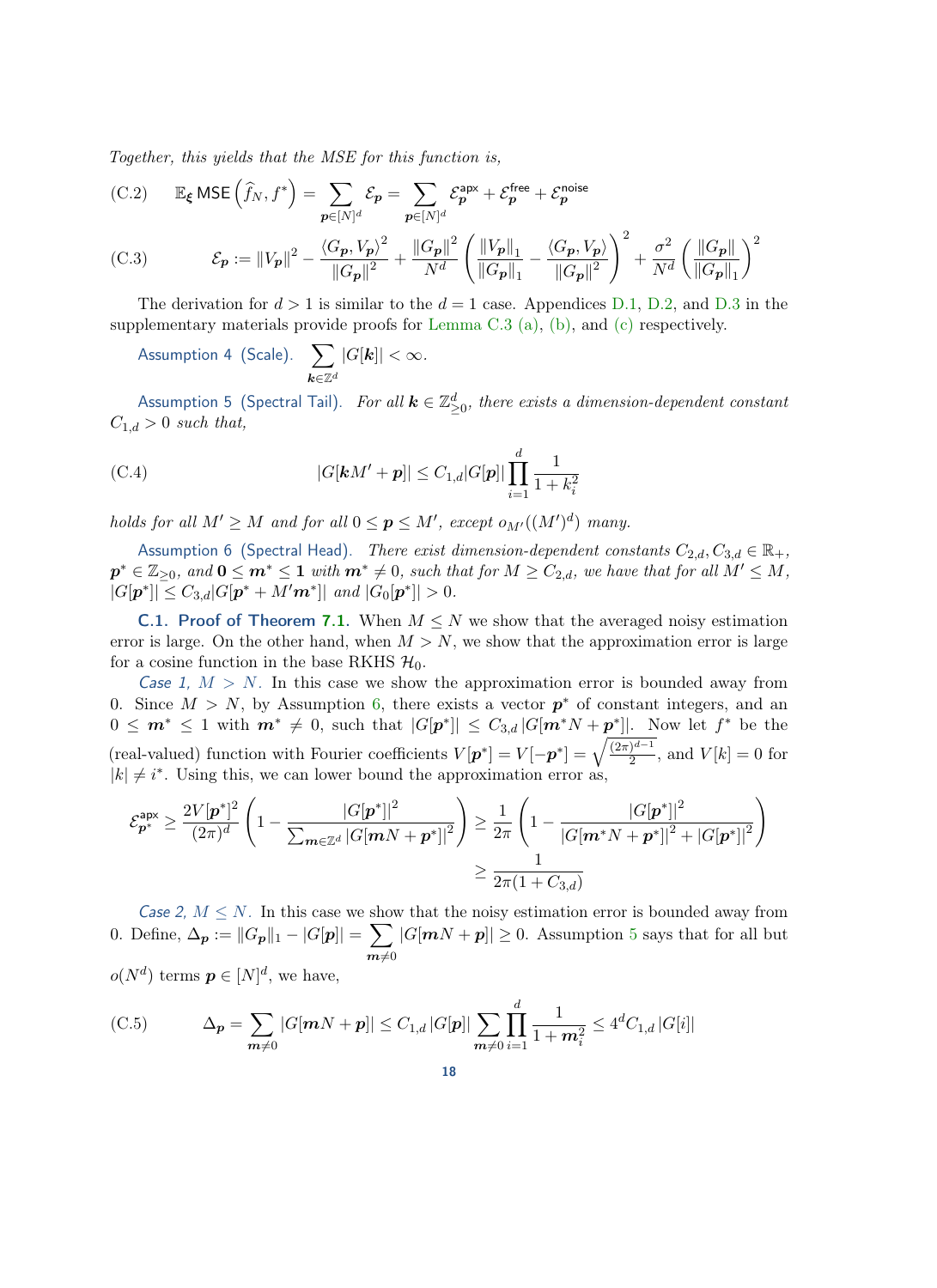For such an  $p$ , we can lower bound the noisy estimation error term  $\mathcal{E}_p^{\text{noise}}$  as,

$$
\begin{aligned} \mathcal{E}_{\pmb{p}}^{\text{noise}} &= \frac{\sigma^2}{N^d} \frac{\|G_{\pmb{p}}\|^2}{\|G_{\pmb{p}}\|_1^2} = \frac{\sigma^2}{N^d} \frac{\|G_{\pmb{p}}\|^2}{\left(|G[\pmb{p}]| + \Delta_{\pmb{p}}\right)^2} \geq \frac{\sigma^2}{N^d} \frac{|G[\pmb{p}]|^2}{2\left|G[\pmb{p}]\right|^2 + 2\left|\Delta_{\pmb{p}}\right|^2} \geq \frac{\sigma^2}{2N^d(1 + 4^d C_{1,d})} \\ \mathcal{E}^{\text{noise}} &= \Omega(\sigma^2), \end{aligned}
$$

since there are  $\Omega(N^d)$  such  $p \in [N]^d$  for which equation [\(C.5\)](#page-17-3) holds.

*Proof of Theorem [7.2.](#page-9-2)* As in the  $d = 1$  case, [Theorem 7.2](#page-9-2) follows from the proof of [The](#page-9-1)[orem 7.1.](#page-9-1) We showed that for  $M \leq N$  (Case 2 above), the noisy estimation error  $\mathcal{E}^{\text{noise}}$ satisfies  $\mathcal{E}^{\text{noise}} = \Omega(\sigma^2)$ . Since  $\mathcal{E}^{\text{noise}}$  is independent of the target function  $f^*$ , the statement of [Theorem 4.3](#page-6-3) follows.

<span id="page-18-0"></span>**C.2. Special cases of kernels for**  $d > 1$ . For a kernel  $g : \mathbb{R}^d \to \mathbb{R}$ , define the function  $g_1 : \mathbb{R} \to \mathbb{R}$  as  $g_1(x) = g((x, 0, \ldots, 0)).$  Let  $G^1[k]$ , for  $k \in \mathbb{Z}$ , be the sequence of Fourier series coefficients for  $g_1$  on the unit circle. Note that this is exactly  $G[k]$  for the one-dimensional version of a kernel g.

Proof of Lemma [7.3:](#page-9-3) Gaussian, Laplace, and Dirichlet satisfy the assumptions.

Dirichlet kernel. For the Dirichlet kernel,  $G[k] = \mathbb{1}{ |k| \leq M }$ . Therefore,  $\sum_{k \in \mathbb{Z}^d} |G[k]| =$  $(2M + 1)<sup>d</sup> < \infty$ , proving Assumption [4.](#page-17-0)

To prove Assumption [5,](#page-17-2) let  $M' \geq M$ ,  $p \geq 0$ . Suppose  $k \neq 0$ . Suppose  $p \nleq M$ . Then  $G[\boldsymbol{p}] = 0$ , which means  $G[\boldsymbol{k}M' + \boldsymbol{p}] = 0$ , satisfying equation [\(C.4\)](#page-17-4). Otherwise, suppose  $\boldsymbol{p} \leq M$ . Therefore,  $G[\mathbf{p}] = 1$ , and,  $G[\mathbf{k}M' + \mathbf{p}] \leq 1$ , satisfying equation [\(C.4\)](#page-17-4). Suppose instead  $\mathbf{k} = \mathbf{0}$ . Then  $G[\mathbf{p} + \mathbf{k}M'] = G[\mathbf{p}]$ , satisfying equation [\(C.4\)](#page-17-4). So, Assumption [5](#page-17-2) holds. Finally, let  $\mathbf{p} = \mathbf{0}$ , and  $\mathbf{k} = (1, 0, \ldots, 0)$ . Then, for all  $M' \leq M$ ,  $G[\mathbf{k}M' + \mathbf{p}] = G[\mathbf{p}] = 1$ . Hence, Assumption [6](#page-17-1) holds.

Gaussian kernel. For the Gaussian kernel, by [Lemma D.2](#page-20-0) and [Lemma B.2,](#page-13-2) we have

$$
G[\boldsymbol{k}]=G[\boldsymbol{0}]\exp\left(-\|\boldsymbol{k}\|^2/4M^2\right)
$$

Thus  $\sum_{k \in \mathbb{Z}^d} \exp(-\frac{\|k\|^2}{M^2}) < \infty$ , proving that Assumption [4](#page-17-0) is satisfied. Next, for all  $p \in (\mathbb{Z}^+)^d$ and  $M' \geq M$ ,

$$
\frac{G[M'\mathbf{k} + \mathbf{p}]}{G[\mathbf{p}]} = \exp(-\|\mathbf{k}M' + \mathbf{p}\|^2/4M^2 + \|\mathbf{p}\|^2/4M^2) \le \exp(-\|\mathbf{k}\|^2 M'^2/M^2)
$$
  

$$
\le \exp(-\|\mathbf{k}\|^2) \le \prod_{i=1}^d \frac{1}{1 + k_i^2}
$$

This shows Assumption [5](#page-17-2) holds. Now for  $\mathbf{k} = (1, 0, \ldots, 0)$ ,  $\mathbf{p} = 0$ , and  $M' \leq M$  in the equation above we have,

$$
\frac{G[\mathbf{k}M' + \mathbf{p}]}{G[\mathbf{p}]} = \exp(-(M')^2/4M^2) \ge \exp(-1/4) = \Omega_M(1),
$$

which shows Assumption [6.](#page-17-1)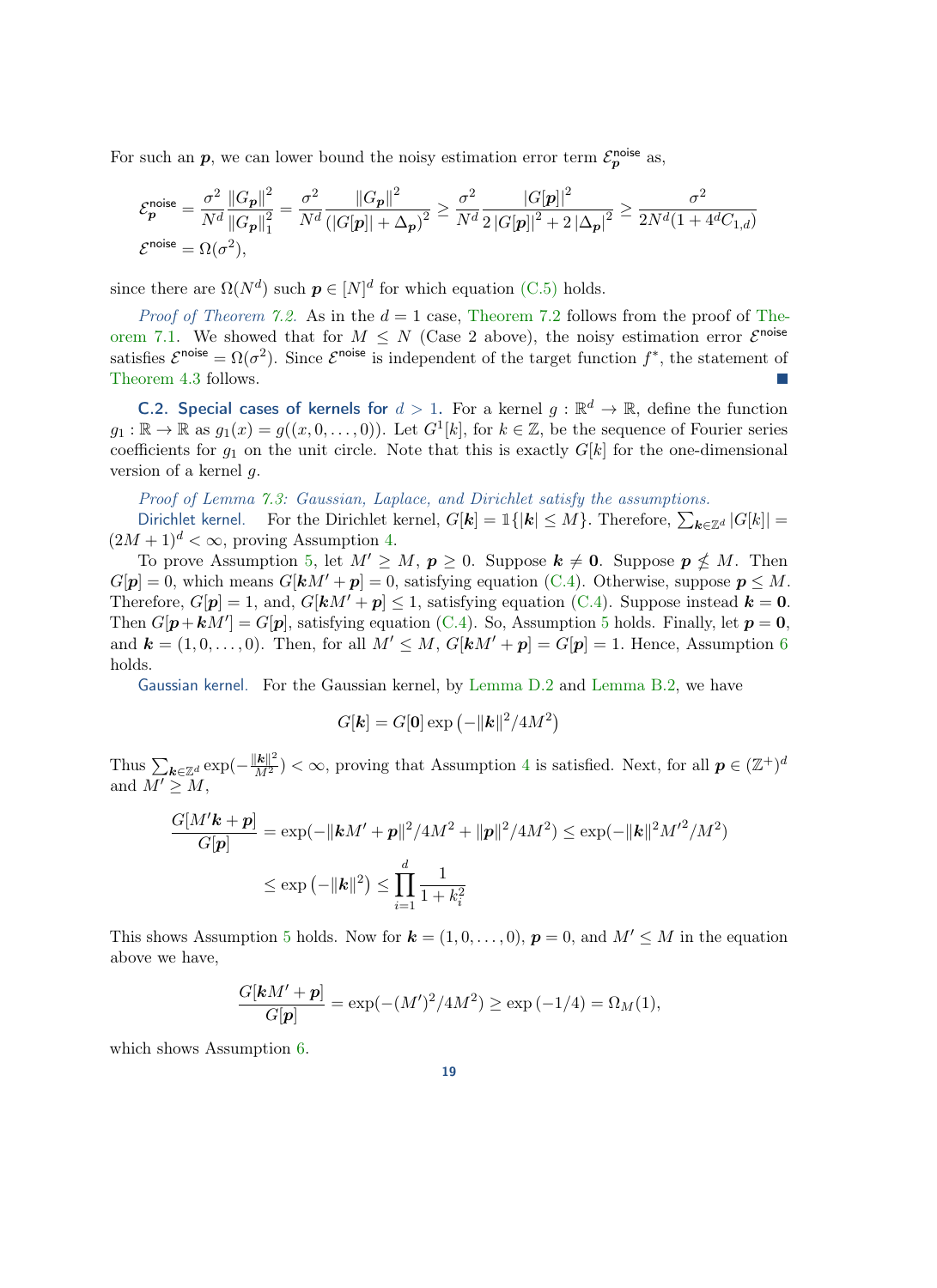Laplace kernel. By [Lemma D.3,](#page-20-1) for a constant  $c_{k,d} < O(1)$ 

$$
G[\mathbf{k}] \le c_{k,d} \prod_{i=1}^{d} \frac{M(1 - (-1)^{k_i} \exp(-\pi M))}{M^2 + k_i^2}
$$

Hence  $\sum_{\boldsymbol{k}\in\mathbb{Z}^d} |G[\boldsymbol{k}]|\leq \left(\sum_{k\in\mathbb{Z}}\frac{Mc_{k,d}}{M^2+k}\right)$  $\frac{Mc_{k,d}}{M^2+k^2}\right)^d < \infty$ , proving that Assumption [4](#page-17-0) is satisfied. Now, for  $M' \geq M$ ,  $|p| \leq M'$  and  $k \in \mathbb{Z}$ , recall,

$$
\frac{G^1[M'k+p]}{G^1[p]} \lesssim \frac{2}{1+k^2}.
$$

Therefore, for  $\mathbf{k} \in \mathbb{Z}^d$  and  $\mathbf{p} \in S_{M'}$ , and a constant  $c_{k,d}$ , by [Lemma D.3,](#page-20-1)

$$
\frac{G[M'\bm{k}+\bm{p}]}{G[\bm{p}]} \leq c_{k,d}^d \prod_{i=1}^d \frac{G^1[M'k_i+\bm{p}_i]}{G^1[\bm{p}_i]} \lesssim (2c_{k,d})^d \prod_{i=1}^d \frac{1}{1+k_i^2}.
$$

This proves Assumption [5.](#page-17-2) Now recall that for  $M' \leq M$ ,  $\frac{G^1[M']}{G^1[0]} \gtrsim \frac{1}{3}$  Then, for  $\mathbf{k} = (1,0,\ldots,0) \in$  $\mathbb{Z}^d$ ,  $\frac{G[kM']}{G[0]} = \frac{G^1[k_iM']}{G^1[0]} \geq \frac{1}{3}$  $\frac{1}{3}$  hence Assumption [6](#page-17-1) holds.

<span id="page-19-0"></span>Lemma C.4. For  $\bm{\beta}=(\beta_{\bm{p}})\in \mathbb{C}^{N^d},$  the Fourier series of the function  $\langle\bm{\beta},K(X_n,\cdot)\rangle_n$  is,

$$
B[\boldsymbol{k}] = N^{d/2} \boldsymbol{\beta}^\top \boldsymbol{u_k}_{mod~N} \cdot G[\boldsymbol{k}], \quad \boldsymbol{k} \in \mathbb{Z}^d
$$

The proof for this lemma is provided in [Appendix D.4](#page-23-0) in the supplementary materials.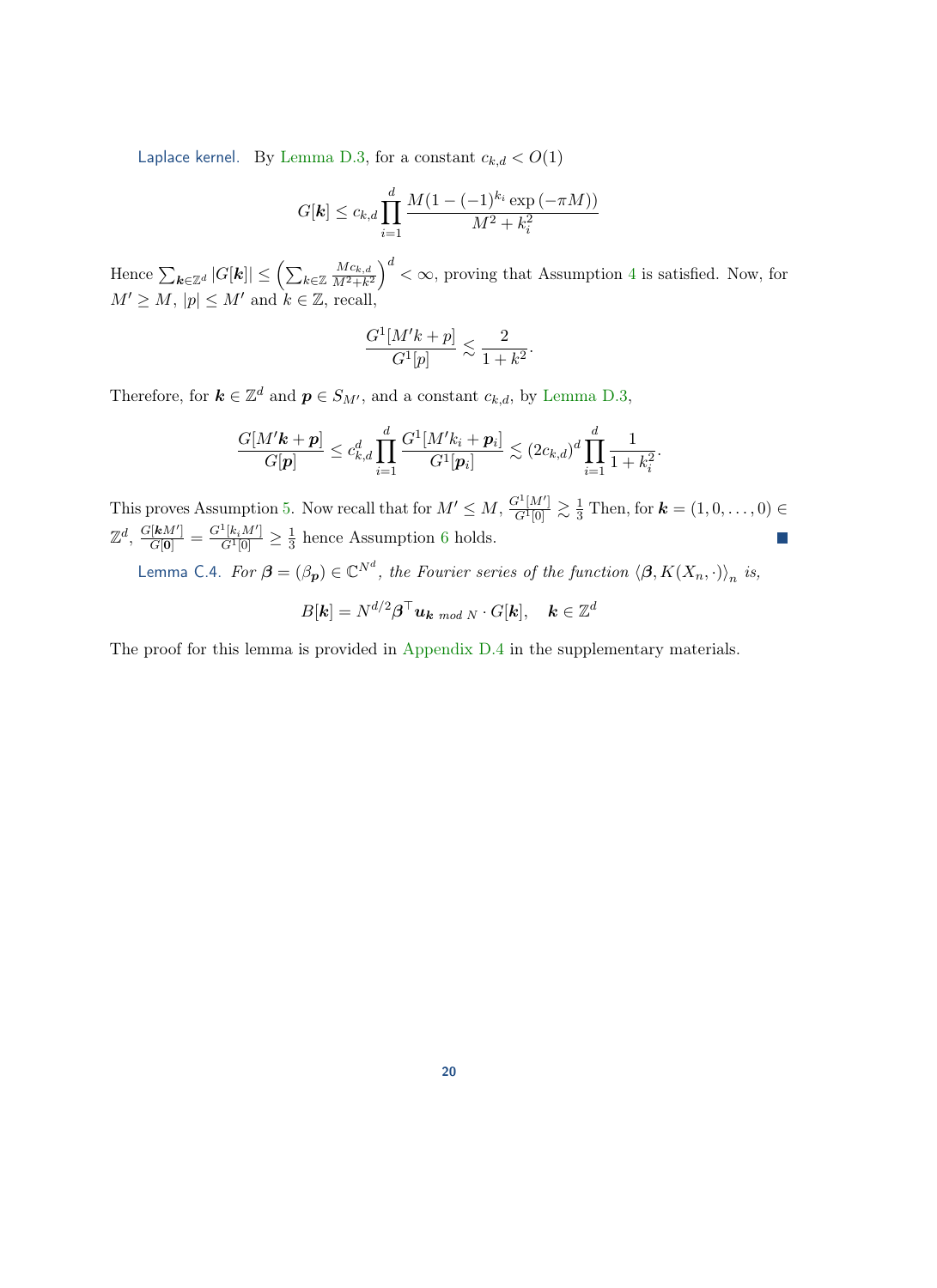### Appendix D. Supplementary Materials: Proofs to technical lemmas.

Proposition D.1 (Parseval's theorem in high dimensions). For a function  $f:[-\pi,\pi)^d\to\mathbb{R}$ with Fourier series coefficients  $F[k]$  for  $k \in \mathbb{Z}^d$ , we have

$$
\sum_{\mathbf{k}\in\mathbb{Z}^d}|F[\mathbf{k}]|^2=\frac{1}{(2\pi)^d}\int_{[-\pi,\pi)^d}|f(\mathbf{t})|^2\,\mathrm{d}\mathbf{t}.
$$

<span id="page-20-0"></span>Lemma D.2. For the kernels of the form  $g(x) = \exp(-\|x\|_p^p)$  (e.g. the Gaussian kernel), the multidimensional Fourier series coefficients decomposes into a product of the 1-dimensional Fourier series coefficients. In particular, for  $\mathbf{k} \in \mathbb{Z}^d$ ,

<span id="page-20-2"></span>
$$
G[\mathbf{k}] = \prod_{i=1}^d G^1[k_i]
$$

*Proof of [Lemma](#page-20-0)* D.2. The LHS corresponds to  $g(M(\boldsymbol{x} \mod [-\pi,\pi)^d))$  which equals,

$$
\prod_{i=1}^d g(M(x_i \bmod N)) = \prod_{i=1}^d \left( \sum_{k_i \in \mathbb{Z}} G^1[k_i] \exp(jk_i x_i) \right) = \sum_{\mathbf{k} \in \mathbb{Z}^d} \prod_{i=1}^d G^1[k_i] \exp(j \langle \mathbf{k}, \mathbf{x} \rangle).
$$

<span id="page-20-1"></span>Lemma D.3. For the Laplace kernel,  $g(t) = \exp(-\Vert t \Vert M^d)$ , we have for a constant  $c_{k,d} > 0$ ,

$$
\prod_{i=1}^{d} G^{1}[k_{i}] \leq G[k] \leq c_{k,d}^{d} \prod_{i=1}^{d} G^{1}[k_{i}]
$$

*Proof of [Lemma](#page-20-1)* D.3. We can write the Fourier coefficient  $G[k]$  for  $k \in \mathbb{Z}^d$  as,

$$
G[\mathbf{k}] = \int_{[-\pi,\pi)^d} \exp(-\|\mathbf{x}\| M^d) \exp(j \langle \mathbf{k}, \mathbf{x} \rangle) \, \mathrm{d}\mathbf{x}
$$

Both inequalities are a manifestation of the equivalence between the 1- and 2- norms,

$$
d^{-\frac{1}{2}}\left\|x\right\|_1 \leq \left\|x\right\| \leq \left\|x\right\|_1
$$

The first claim then follows as,

$$
\int_{\left[-\pi,\pi\right)^d} \exp(-\|x\|M^d) \exp\left(j\left\langle \mathbf{k},\mathbf{x}\right\rangle\right) \, \mathrm{d}\mathbf{x} \ge \int_{\left[-\pi,\pi\right)^d} \exp(-\|x\|_1 M^d) \exp\left(j\left\langle \mathbf{k},\mathbf{x}\right\rangle\right) \, \mathrm{d}\mathbf{x}
$$
\n
$$
= \prod_{i \in [N]} \left( \int_{\left[-\pi,\pi\right)} \exp(-|x_i|M) \exp\left(jk_i x_i\right) \, \mathrm{d}x_i \right) = \prod_{i=1}^d G^1[k_i]
$$

For the second claim, note that,

$$
\int_{[-\pi,\pi)^d} \exp(-\|\boldsymbol{x}\|M^d) \exp(j \langle \boldsymbol{k}, \boldsymbol{x} \rangle) \, d\boldsymbol{x} \le \int_{[-\pi,\pi)^d} \exp(-\|\boldsymbol{x}\|_1 M^d d^{-1/2}) \, d\boldsymbol{x}
$$
\n
$$
= \prod_{i \in [N]} \left( \int_{[-[-\pi,\pi)} \exp(-|x_i| M d^{-1/(2d)}) \exp(jk_i x_i) \, dx_i \right)
$$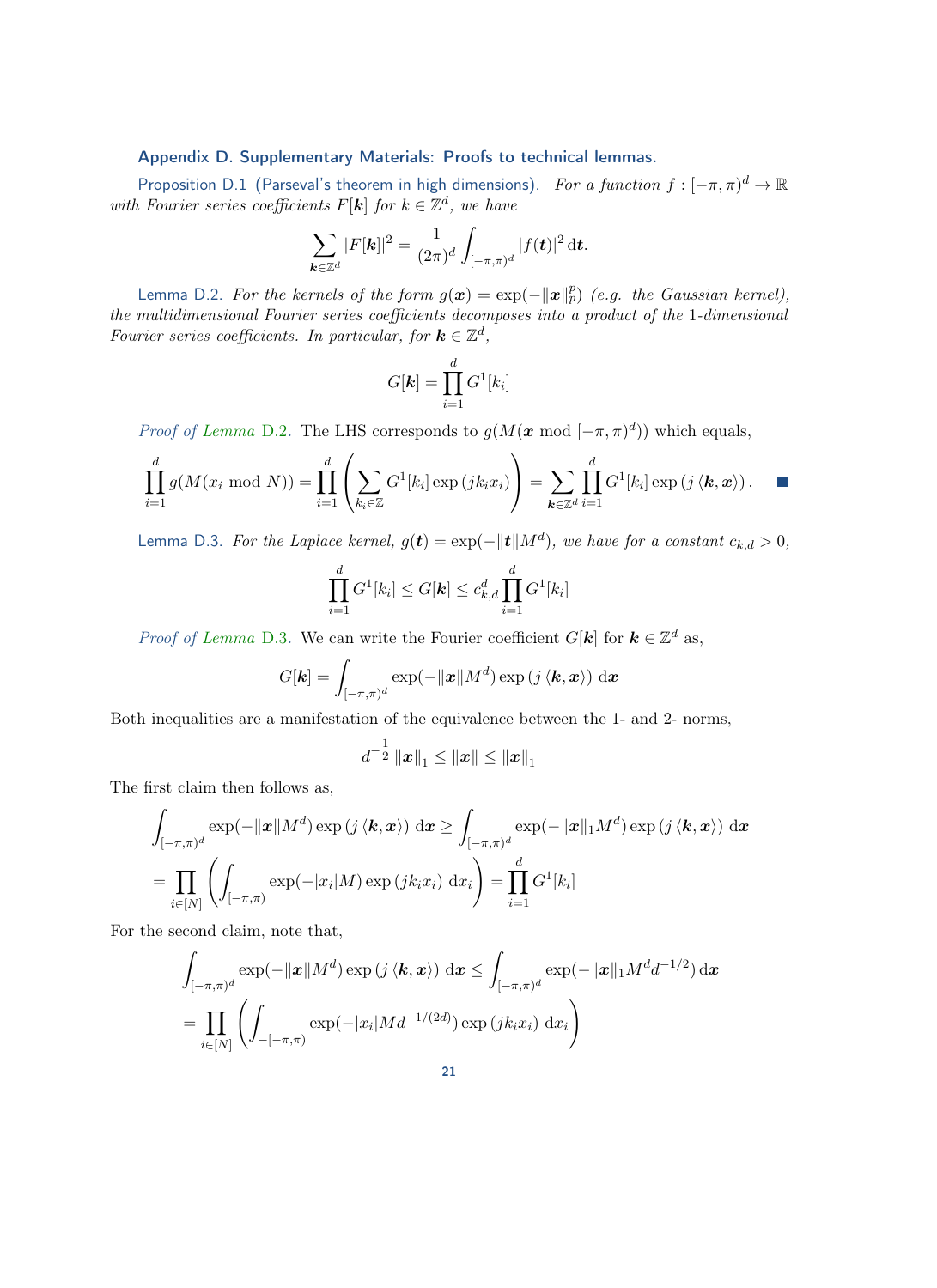Further, for constants  $c'_{k,d} > 0$ ,

$$
\int_{-\pi}^{\pi} \exp(-|x_1|Md^{-1/(2d)}) \exp(jk_1x_1) = \frac{Md^{-1/(2d)}(1 - (-1)^k \exp(-\pi Md^{-1/(2d)}))}{M^2d^{-1/d} + k^2}
$$

$$
= \frac{c'_{k,d}M}{M^2d^{-1/d} + k^2} \le c_{k,d}G^1[k_1]
$$

Eigenfunctions of  $\mathcal{T}_K$ ,  $\mathcal{T}_K^n$  and eigenvectors of **K** for  $d > 1$ . The proofs of the following two statements are provided in [Appendix D.4.](#page-23-0)

<span id="page-21-3"></span>[Proposition](#page-4-1) D.4. Proposition 3.1 holds with  $u_{\ell}$  from [Definition](#page-16-4) C.2 and  $\mathbf{K} = (K(\mathbf{x_p}, \mathbf{x_{p'}})) \in$  $\mathbb{R}^{N^d \times N^d}$ , with eigenvalue  $\lambda_{\ell} = N^d ||G_{\ell}||_1$ , i.e.,  $\mathbf{K} \mathbf{u}_{\ell} = \lambda_{\ell} \mathbf{u}_{\ell}$ .

<span id="page-21-2"></span>Lemma D.5 (Eigenfunctions of  $\mathcal{T}^{N,d}_K$ ). The eigenfunctions for the empirical operator  $\mathcal{T}^{N,d}_K$ K are,

$$
\psi_{\boldsymbol{\ell}} = \frac{1}{\sqrt{\|G_{\boldsymbol{\ell}}\|_1}} \sum_{\boldsymbol{m} \in \mathbb{Z}^d} G[\boldsymbol{m} N + \boldsymbol{\ell}] \phi_{\boldsymbol{m} N + \boldsymbol{\ell}}, \qquad \boldsymbol{\ell} \in [N]^d.
$$

They satisfy,  $\mathcal{T}_{K}^{N,d} \{\psi_{\ell}\} = ||G_{\ell}||_{1} \psi_{\ell}$ , and their norms satisfy  $||\psi_{\ell}||_{\mathcal{H}} = 1$ , as well as  $||\psi_{\ell}|| =$  $\frac{1}{\sqrt{1-\frac{1}{2}}}$  $\frac{1}{\|\mathcal{G}_{\ell}\|_1} \|G_{\ell}\|$ . Furthermore,  $\psi_{\ell}$  are orthogonal in  $L^2_{\mu}$ , i.e.,  $\langle \psi_{\ell}, \psi_{\mathbf{k}} \rangle = 0$  for  $\mathbf{k} \neq \ell$ .

<span id="page-21-0"></span>D.1. Approximation error: Proof of [Lemma C.3](#page-16-0)[\(a\).](#page-16-2) Once again, the proof proceeds by applying the Pythagorean theorem to the triangle  $\{0, f^*, P_{\mathbf{X}} f^*\}\$  in  $L^2$ . The following lemma gives exact expressions for projection of the target function and its norm.

<span id="page-21-1"></span>Lemma D.6 (Projection).  $For\ f^*=\sum_{\boldsymbol{k}\in\mathbb{Z}^d}V[\boldsymbol{k}]\phi_{\boldsymbol{k}}$ 

$$
P_{\mathbf{X}}f^* = \sum_{\ell \in [N]^d} \frac{\langle G_{\ell}, V_{\ell} \rangle}{\|G_{\ell}\|^2} \sum_{\mathbf{m} \in \mathbb{Z}^d} G[\mathbf{m}N + \ell] \phi_{\mathbf{m}N + \ell}, \quad \text{and} \quad \|P_{\mathbf{X}}f^*\|^2 = \sum_{\ell \in [N]^d} \frac{\langle G_{\ell}, V_{\ell} \rangle^2}{\|G_{\ell}\|^2}
$$

We get,

$$
||f^* - P_{\mathbf{X}}f^*||^2 = ||f^*||^2 - ||P_{\mathbf{X}}f^*||^2 = ||V||^2 - \sum_{\ell \in [N]^d} \frac{\langle G_{\ell}, V_{\ell} \rangle^2}{||G_{\ell}||^2}
$$

*Proof of [Lemma](#page-21-1)* D.6. Note that [Lemma D.5](#page-21-2) shows that  $\begin{cases} \frac{\psi_{\ell}}{\|\psi_{\ell}\|_2}$  $\overline{\|\psi_{\bm{\ell}}\|}$ o is an orthonormal  $\ell \in [N]^d$ basis for  $\text{Span}\{K(\boldsymbol{x}_{\ell},\cdot)\}\$ . Consequently, we have

$$
P_{\boldsymbol{X}}f^* = \sum_{\boldsymbol{\ell} \in [N]^d} \left\langle f^*, \frac{\psi_{\boldsymbol{\ell}}}{\|\psi_{\boldsymbol{\ell}}\|}\right\rangle \frac{\psi_{\boldsymbol{\ell}}}{\|\psi_{\boldsymbol{\ell}}\|}, \quad \text{and} \quad \|P_{\boldsymbol{X}}f^*\|^2 = \sum_{\boldsymbol{\ell} \in [N]^d} \left\langle f^*, \frac{\psi_{\boldsymbol{\ell}}}{\|\psi_{\boldsymbol{\ell}}\|}\right\rangle^2
$$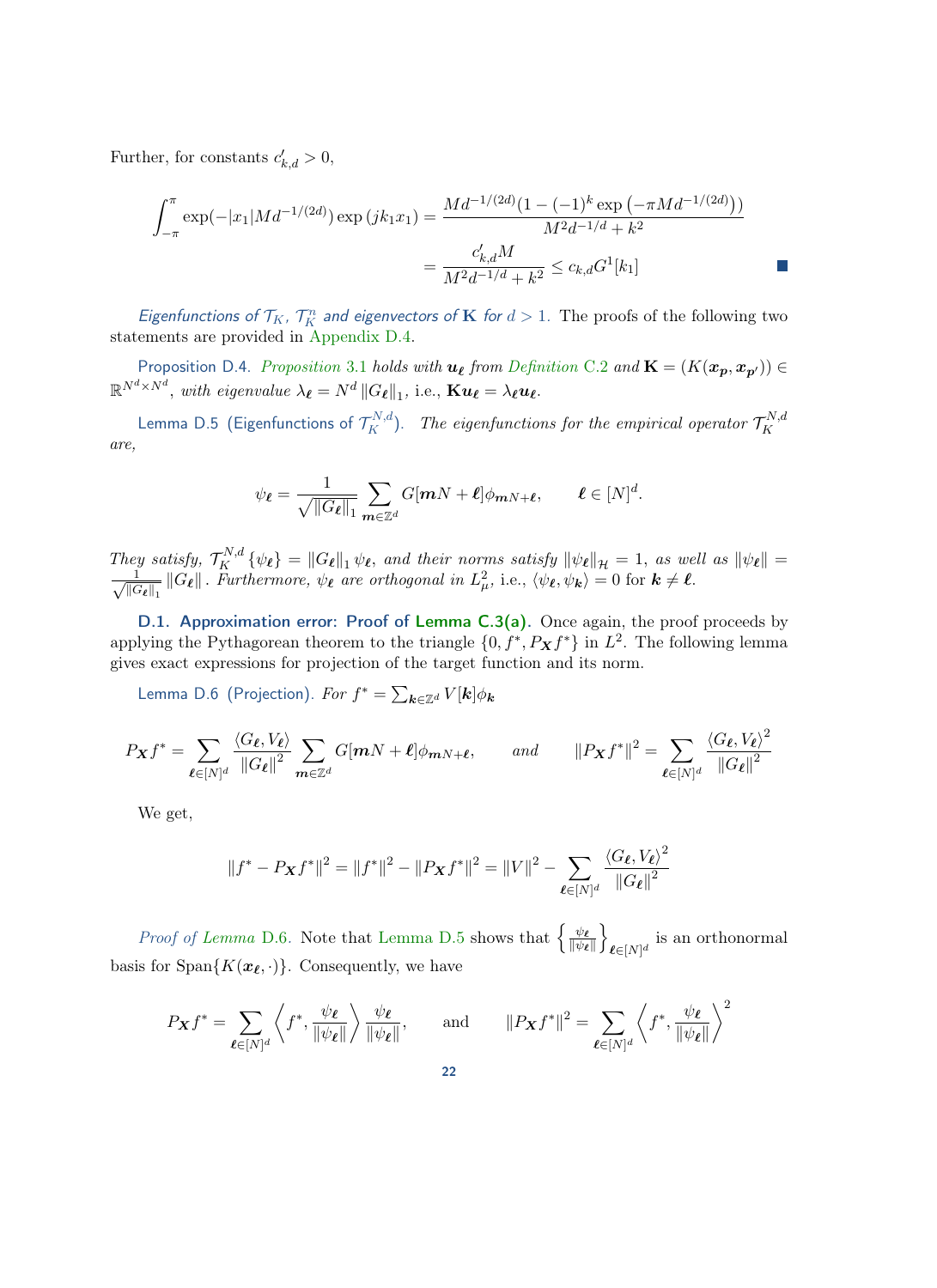We compute these projections. For  $\ell \in [N]^d$ ,

$$
\langle f^*, \psi_{\ell} \rangle = \frac{1}{\sqrt{||G_{\ell}||_1}} \left\langle \sum_{\mathbf{k} \in \mathbb{Z}^d} V[\mathbf{k}] \phi_{\mathbf{k}}, \sum_{\mathbf{m} \in \mathbb{Z}^d} G[\mathbf{m}N + \ell] \phi_{\mathbf{m}N + \ell} \right\rangle
$$
  

$$
= \frac{1}{\sqrt{||G_{\ell}||_1}} \sum_{\mathbf{m}, \mathbf{k} \in \mathbb{Z}^d} G[\mathbf{m}N + \ell] V[\mathbf{k}] \left\langle \phi_{\mathbf{k}}, \phi_{\mathbf{m}N + \ell} \right\rangle
$$
  

$$
= \frac{1}{\sqrt{||G_{\ell}||_1}} \sum_{\mathbf{m} \in \mathbb{Z}^d} G[\mathbf{m}N + \ell] V[\mathbf{m}N + \ell] = \frac{\langle G_{\ell}, V_{\ell} \rangle}{\sqrt{||G_{\ell}||_1}}
$$

Thus, we get that,

$$
\left\langle f^*, \frac{\psi_{\ell}}{\|\psi_{\ell}\|}\right\rangle \frac{\psi_{\ell}}{\|\psi_{\ell}\|} = \frac{\langle G_{\ell}, V_{\ell} \rangle}{\|G_{\ell}\|^2} \sum_{m \in \mathbb{Z}^d} G[mN + \ell] \phi_{mN + \ell}
$$

The claims follow immediately.

<span id="page-22-0"></span>D.2. Noise-free estimation error: Proof of Lemma  $C.3(b)$ . Let F be the fourier series of  $\langle \mathbf{K}^{-1}R_n \{f^* - P_{\mathbf{X}}f^* \}, K(X_n, \cdot) \rangle_n$ . From [Lemma C.4](#page-19-0) we have,

$$
F[\mathbf{k}] = \sqrt{N^d} R_n \left\{ f^* - P_{\mathbf{X}} f^* \right\}^\top \mathbf{K}^{-1} \mathbf{u}_{\mathbf{k} \bmod N^d} \cdot G[\mathbf{k}]
$$

By Parseval's theorem [\(Proposition D.1\)](#page-20-2), we conclude,

$$
\frac{1}{(2\pi)^d} \int_{\left[-\pi,\pi\right)} \left( \left\langle \mathbf{K}^{-1} R_n \left\{ f^* - P_{\mathbf{X}} f^* \right\}, K(X_n, t) \right\rangle_n \right)^2 \, \mathrm{d}t = \sum_{\mathbf{k} \in \mathbb{Z}^d} |F[\mathbf{k}]|^2
$$

We will show that

$$
R_n\left\{f^* - P_{\boldsymbol{X}}f^*\right\}^\top \boldsymbol{K}^{-1} \boldsymbol{u}_{\boldsymbol{\ell}} = \left(\frac{\|V_{\boldsymbol{\ell}}\|_1}{\|G_{\boldsymbol{\ell}}\|_1} - \frac{\langle G_{\boldsymbol{\ell}}, V_{\boldsymbol{\ell}}\rangle}{\|G_{\boldsymbol{\ell}}\|^2}\right)
$$

We have  $\mathbf{K}^{-1}\boldsymbol{u}_{\boldsymbol{\ell}} = \boldsymbol{u}_{\boldsymbol{\ell}} \cdot \frac{1}{N^d ||G_{\boldsymbol{\ell}}||_1}$ . By [Lemma A.1,](#page-10-13) we can write  $P_{\boldsymbol{X}}f^*$  on the data as

$$
P_{\mathbf{X}}f^*(\mathbf{x}_p) = \sum_{\ell \in [N]^d} \frac{\langle G_{\ell}, V_{\ell} \rangle}{\|G_{\ell}\|^2} \sum_{\mathbf{m} \in \mathbb{Z}^d} G[\mathbf{m}N + \ell] \phi_{\mathbf{m}N + \ell}(\mathbf{x}_p) = \sum_{\ell \in [N]^d} \frac{\langle G_{\ell}, V_{\ell} \rangle}{\|G_{\ell}\|^2} \|G_{\ell}\|_1 \overline{u_{\ell p}}
$$

$$
f^*(\mathbf{x}_p) = \sum_{\mathbf{k} \in \mathbb{Z}^d} V[\mathbf{k}] \phi_{\mathbf{k}}(\mathbf{x}_p) = \sum_{\ell \in [N]^d} \|V_{\ell}\|_1 \overline{u_{\ell p}}
$$

We thus have

$$
R_n \left\{ f^* - P_{\mathbf{X}} f^* \right\}^\top \mathbf{K}^{-1} \mathbf{u}_{\ell} = \sum_{\mathbf{p}, \ell' \in [N]^d} \left( \left\| V_{\ell'} \right\|_1 - \frac{\left\langle G_{\ell'}, V_{\ell'} \right\rangle}{\left\| G_{\ell'} \right\|^2} \left\| G_{\ell'} \right\|_1 \right) \frac{\overline{u_{\ell'}} u_{\ell i}}{\left\| G_{\ell} \right\|_1} = \frac{1}{N^d} \left( \frac{\left\| V_{\ell} \right\|_1}{\left\| G_{\ell} \right\|_1} - \frac{\left\langle V_{\ell}, G_{\ell} \right\rangle}{\left\| G_{\ell} \right\|^2} \right)
$$

This gives,

$$
\sum_{\boldsymbol{k}\in\mathbb{Z}^d} |F[\boldsymbol{k}]|^2 = \frac{1}{N^d} \sum_{\boldsymbol{\ell}\in[N]^d} \left( \frac{\|V_{\boldsymbol{\ell}}\|_1}{\|G_{\boldsymbol{\ell}}\|_1} - \frac{\langle V_{\boldsymbol{\ell}},G_{\boldsymbol{\ell}}\rangle}{\|G_{\boldsymbol{\ell}}\|^2} \right)^2 \|G_{\boldsymbol{\ell}}\|^2.
$$

 $\mathcal{C}^{\mathcal{A}}$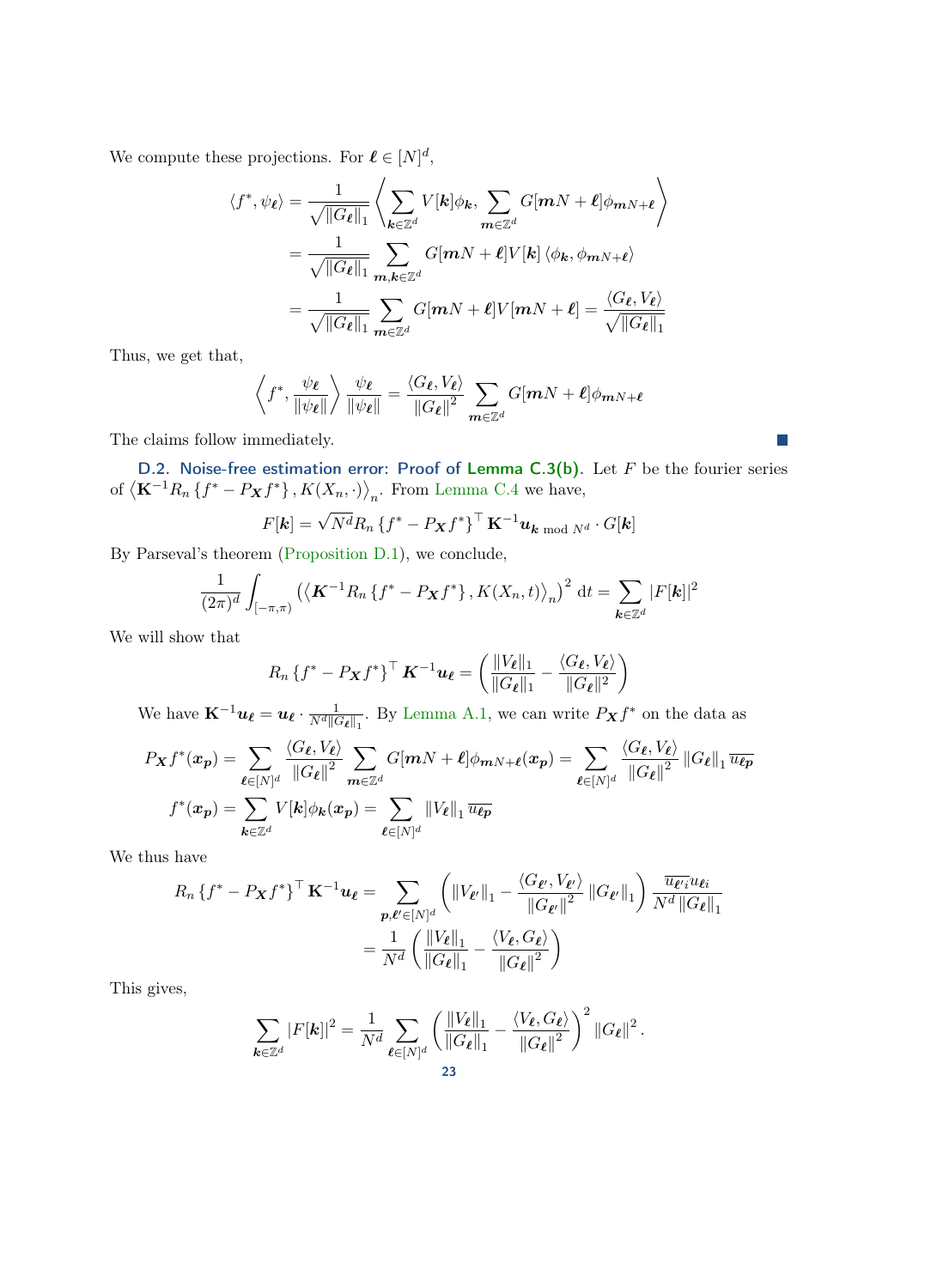<span id="page-23-1"></span>**D.3.** Noisy estimation error: Proof of [Lemma C.3](#page-16-0)[\(c\).](#page-16-1) Similar to  $d = 1$ , we derive this by an application of Parseval's theorem.

Define the Fourier series,

$$
\left\langle \mathbf{K}^{-1}\boldsymbol{\xi}, K(X_n, \boldsymbol{t}) \right\rangle_n = \sum_{\boldsymbol{k} \in \mathbb{Z}^d} E[\boldsymbol{k}] \exp \left( j \left\langle \boldsymbol{k}, \boldsymbol{t} \right\rangle \right)
$$

By [Proposition D.1](#page-20-2) (Parseval's theorem), we have,

$$
\mathbb{E}_{\xi} \left[ \frac{1}{(2\pi)^d} \int_{[-\pi,\pi]} \left| \left\langle \mathbf{K}^{-1}\xi, K(X_n, t) \right\rangle_n \right|^2 dt \right] = \sum_{\mathbf{k} \in \mathbb{Z}^d} \mathbb{E}_{\xi} |E[\mathbf{k}]|^2 = \sum_{\mathbf{p} \in [N]^d} \sum_{\mathbf{m} \in \mathbb{Z}^d} \mathbb{E}_{\xi} |E[\mathbf{m}N + \mathbf{p}]|^2
$$
\n
$$
= \sum_{\mathbf{p} \in [N]^d} \sum_{\mathbf{m} \in \mathbb{Z}^d} |G[\mathbf{m}N + \mathbf{p}]|^2 \mathbb{E}_{\xi} \left| \xi^\top \mathbf{K}^{-1} \mathbf{u}_i \right|^2 \cdot N^d = \sigma^2 \sum_{\mathbf{p} \in [N]^d} ||G_{\mathbf{p}}||^2 \left( \mathbf{u}_{\mathbf{p}}^{\mathbf{H}} \mathbf{K}^{-2} \mathbf{u}_{\mathbf{p}} \right) \cdot N^d
$$
\n
$$
= \sigma^2 \sum_{\mathbf{p} \in [N]^d} ||G_{\mathbf{p}}||^2 \frac{1}{N^{2d} ||G_{\mathbf{p}}||_1^2} N^d = \sigma^2 \sum_{\mathbf{p} \in [N]} \frac{||G_{\mathbf{p}}||^2}{N^d ||G_{\mathbf{p}}||_1^2}
$$

where we have used [Lemma C.4](#page-19-0) in the second, and [Lemma B.1](#page-13-1) in the third, and [Proposition D.4](#page-21-3) in the last line.

### <span id="page-23-0"></span>D.4. Additional Proofs.

*Proof of [Lemma](#page-14-2)* B.4. We will first show that  $\psi$  can be written as a linear combination of the *n* representers  $\{K(x_i, \cdot)\}.$ 

<span id="page-23-2"></span>(D.2) 
$$
\psi = \sum_{i=0}^{n-1} \beta_i K(x_i, \cdot)
$$

Let  $\psi \in \mathcal{H}$  be an eigenfunction of  $\mathcal{T}_K^n$  with eigenvalue  $\lambda$ . Then by definition of  $\mathcal{T}_K^n$  we have,

(D.3) 
$$
\lambda \psi = \mathcal{T}_K^n(\psi) = \frac{1}{n} \sum_{i=1}^n \langle K(x_i, \cdot), \psi \rangle_H K(x_i, \cdot) = \frac{1}{n} \sum_{i=1}^n \psi(x_i) K(x_i, \cdot)
$$

where the last equality holds due to the reproducing property of the kernel. Define  $\beta_i = \frac{\psi(x_i)}{n\lambda}$  $n\lambda$ to show [\(D.2\).](#page-23-2) Next, rewriting the equation for an eigenfunction  $\psi$ , expressed as [\(D.2\),](#page-23-2) we get

(D.4) 
$$
\mathcal{T}_K^n\left(\sum_{i=1}^n \beta_i K(x_i,\cdot)\right) = \lambda \sum_{i=1}^n \beta_i K(x_i,\cdot).
$$

By definition of  $\mathcal{T}_K^n$  however we get,

<span id="page-23-3"></span>(D.5) 
$$
\mathcal{T}_K^n\left(\sum_{i=0}^n \beta_i K(x_i,\cdot)\right) = \frac{1}{n} \sum_{i,j=1}^n \beta_i \langle K(x_j,\cdot), K(x_i,\cdot) \rangle_{\mathcal{H}} K(x_j,\cdot) = \frac{1}{n} \sum_{j=1}^n (\mathbf{K}\boldsymbol{\beta})_j K(x_j,\cdot)
$$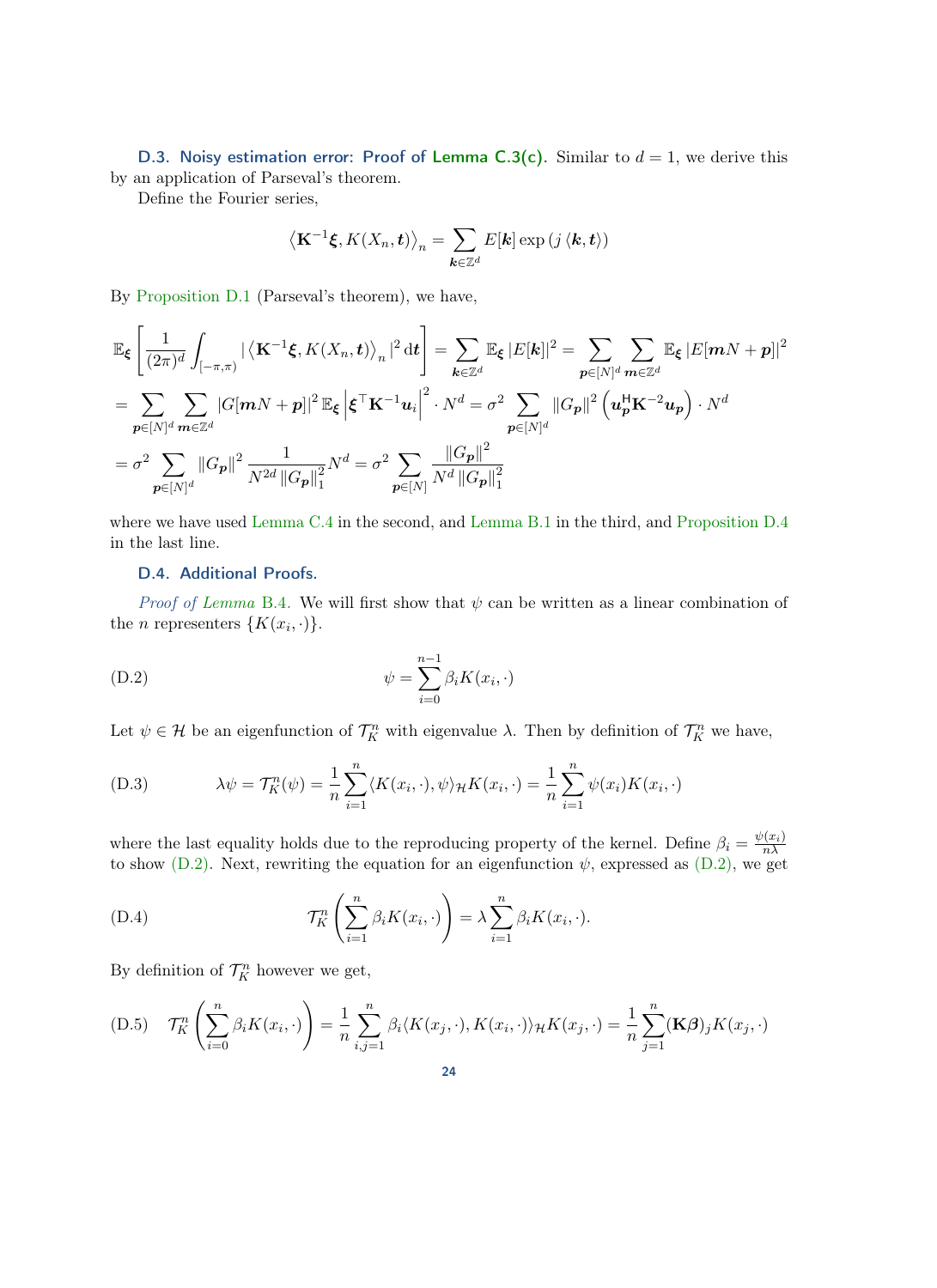Evaluating functions on the RHS of equations  $(D.2)$  and  $(D.5)$  at  $x_{\ell}$  yields,

$$
\frac{1}{n} \cdot \sum_{i=1}^{n} \sum_{j=1}^{n} \beta_i K(x_i, x_j) K(x_j, x_l) = \lambda \sum_{i=1}^{n} \beta_i K(x_i, x_l) \quad \text{for all } \ell \in \{0, 1, \dots, n-1\}
$$

Compactly these  $n$  equations can be written as:

$$
\mathbf{K}^2 \boldsymbol{\beta} = n \lambda \mathbf{K} \boldsymbol{\beta} \implies \mathbf{K} \boldsymbol{\beta} = n \lambda \boldsymbol{\beta}
$$

since K is inverible. Thus  $\beta$  is a scaled eigenvector of K. It remains to determine the scale of  $\beta$  that defines  $\psi$ .

Now, the norm of  $\psi$  can be simplified as

$$
\|\psi\|_{\mathcal{H}}^2 = \left\langle \sum_{i=1}^n \beta_i K(x_i, \cdot), \sum_{j=1}^n \beta_j K(x_j, \cdot) \right\rangle_{\mathcal{H}} = \sum_{i,j=1}^n \beta_i \overline{\beta_j} \left\langle K(x_i, \cdot), K(x_j, \cdot) \right\rangle_{\mathcal{H}} = \beta^{\mathsf{H}} \mathbf{K} \beta = n \lambda ||\beta||^2.
$$

 $\mathcal{C}^{\mathcal{A}}$ 

 $\mathcal{L}_{\mathcal{A}}$ 

Since  $\psi$  is unit norm, we have  $\|\boldsymbol{\beta}\| = \frac{1}{\sqrt{n\lambda}}$ . This concludes the proof.

Proof of [Lemma](#page-19-0) C.4. Use the Fourier series definition to get,

$$
\sum_{\mathbf{p}\in[N]^d} \beta_{\mathbf{p}} \frac{1}{(2\pi)^d} \int_{[-\pi,\pi)} g(M(\mathbf{t}-\mathbf{x}_{\mathbf{p}}\bmod[-\pi,\pi))) \exp\left(-j\left\langle \mathbf{k},\mathbf{t}\right\rangle\right) d\mathbf{t}
$$
\n
$$
= \sum_{\mathbf{p}\in[N]^d} \frac{\beta_{\mathbf{p}}}{(2\pi)^d} \int_{[-\pi,\pi)} g(M\boldsymbol{\tau}) \exp\left(-j\left\langle \mathbf{k},\boldsymbol{\tau}\right\rangle\right) \exp\left(-j\left\langle \mathbf{k},\mathbf{x}_{\mathbf{p}}\right\rangle\right) d\boldsymbol{\tau} = N^{d/2} \beta^{\top} \mathbf{u}_{\mathbf{k}\bmod[N} G[\mathbf{k}]
$$

This concludes the proof.

Proof of [Proposition](#page-21-3) D.4. It suffices to show the eigenvector equation for the unnormalized version of  $u_{\ell}$ . We start by noting that

$$
\mathbf{K}_{\mathbf{p}\mathbf{m}'}=g(M(\mathbf{x}_{\mathbf{m}'}-\mathbf{x}_{\mathbf{p}}))=\sum_{\mathbf{m}\in\mathbb{Z}^d}G[\mathbf{m}]e^{j\langle\mathbf{m},\mathbf{x}_{\mathbf{m}'}-\mathbf{x}_{\mathbf{p}}\rangle)}=\sum_{\mathbf{m}\in\mathbb{Z}^d}G[\mathbf{m}]e^{j\frac{2\pi}{N}\langle\mathbf{m},\mathbf{m}'-\mathbf{p}\rangle}.
$$

Using this, we have

$$
(\mathbf{K}u_{\ell})_{q} = \sum_{\mathbf{p} \in [N]^{d}} \mathbf{K}_{q,p} u_{\ell p} = \sum_{\mathbf{p}} \sum_{\mathbf{m'} \in \mathbb{Z}^{d}} G[\mathbf{m'}] \exp\left(j\frac{2\pi}{N}\left\langle \mathbf{m'}, \mathbf{p} - \mathbf{q} \right\rangle\right) \exp\left(\frac{-j2\pi}{N}\left\langle \mathbf{p}, \ell\right\rangle\right)
$$
  
\n
$$
= \sum_{\mathbf{m'} \in \mathbb{Z}^{d}} G[\mathbf{m'}] e^{-j\frac{2\pi}{N}\left\langle \mathbf{m'}, \mathbf{q} \right\rangle} \sum_{\mathbf{p} \in [N]^{d}} e^{j\frac{2\pi}{N}\left\langle \left(\mathbf{m'} - \ell\right), \mathbf{p} \right\rangle} = N^{d} \sum_{\mathbf{m} \in \mathbb{Z}^{d}} G[\mathbf{m}N + \ell] e^{-j\frac{2\pi}{N}\left\langle \mathbf{m}N + \ell, \mathbf{q} \right\rangle}
$$
  
\n
$$
= e^{-j\frac{2\pi}{N}\left\langle \ell, \mathbf{q} \right\rangle} N^{d} \sum_{\mathbf{m} \in \mathbb{Z}^{d}} G[\mathbf{m}N + \ell] = e^{-j\frac{2\pi}{N}\left\langle \ell, \mathbf{q} \right\rangle} N^{d} \lambda_{\ell}
$$

This proves  $\mathbf{K}u_\ell = N^d ||G_\ell||_1 u_\ell$ . The rest follows from standard results on linear algebra.